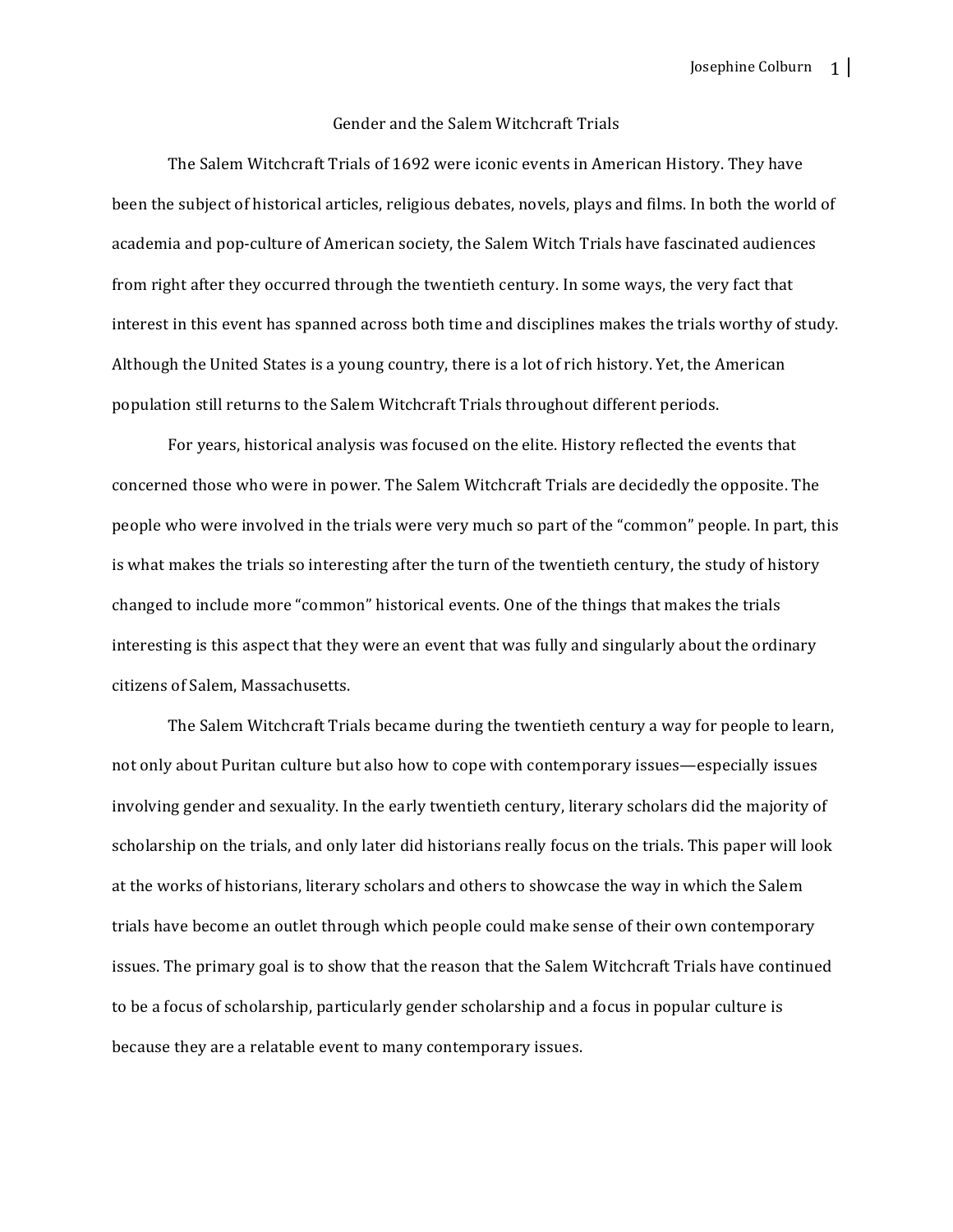This paper will start with what actually happened during the trials briefly and then talk about one of the most well known names connected to the trials, Cotton Mather and outline some of the Puritan beliefs surrounding witchcraft. It will then go into different scholars who wrote about the trials in the twentieth century. There are three different popular culture works that this paper will focus around; Esther Forbes' *A Mirror for Witches* (1928), Arthur Miller's *The Crucible* (1953) and Maryse Conde's *I, Tituba, the Black Witch of Salem* (1986). Each of these will be placed in the context of the scholarly works that were being done at the time asking questions about the gender issues that were happening at those specific times and how the trials were used to reflect those issues and the scholarship that had been done.

The Salem trials of 1692 were a series of events where twenty people were examined, and then hanged for being witches. Most of these people were women, although there were a few men. They became an early instance of what some have termed "mass murder" or "mass execution" in the United States. Young girls were the primary accusers; testifying against various people for multiple offenses including actual practice of witchcraft, coming into their rooms late at night, and more. The leaders of the community reacted quickly to these accusations. More than were hanged were jailed, forced to go into debt to pay their jail fees. Many lost land, influence and dignity. Some lost their lives simply due to the dismal conditions of the jails. Although not the only cases of witchcraft trials in the colonies, they tend to be the most focused on.

Cotton Mather is a notorious name when it comes to studies on the Salem Witchcraft Trials. In 1862, his work, *The Wonder's of the Invisible World* was published. It was a reprint; the original was most likely published [or at the very least probably written] much earlier as Mather was an active participant in the Salem trials. The fact that Mather's work was republished in 1862 shows that even prior to the twentieth century, audiences were using the trials contemporarily. Mather is important because he was a main figure in the Seventeenth Century and part of his purpose in writing [and preaching for that matter] was to give people something virtuous to read. In his book,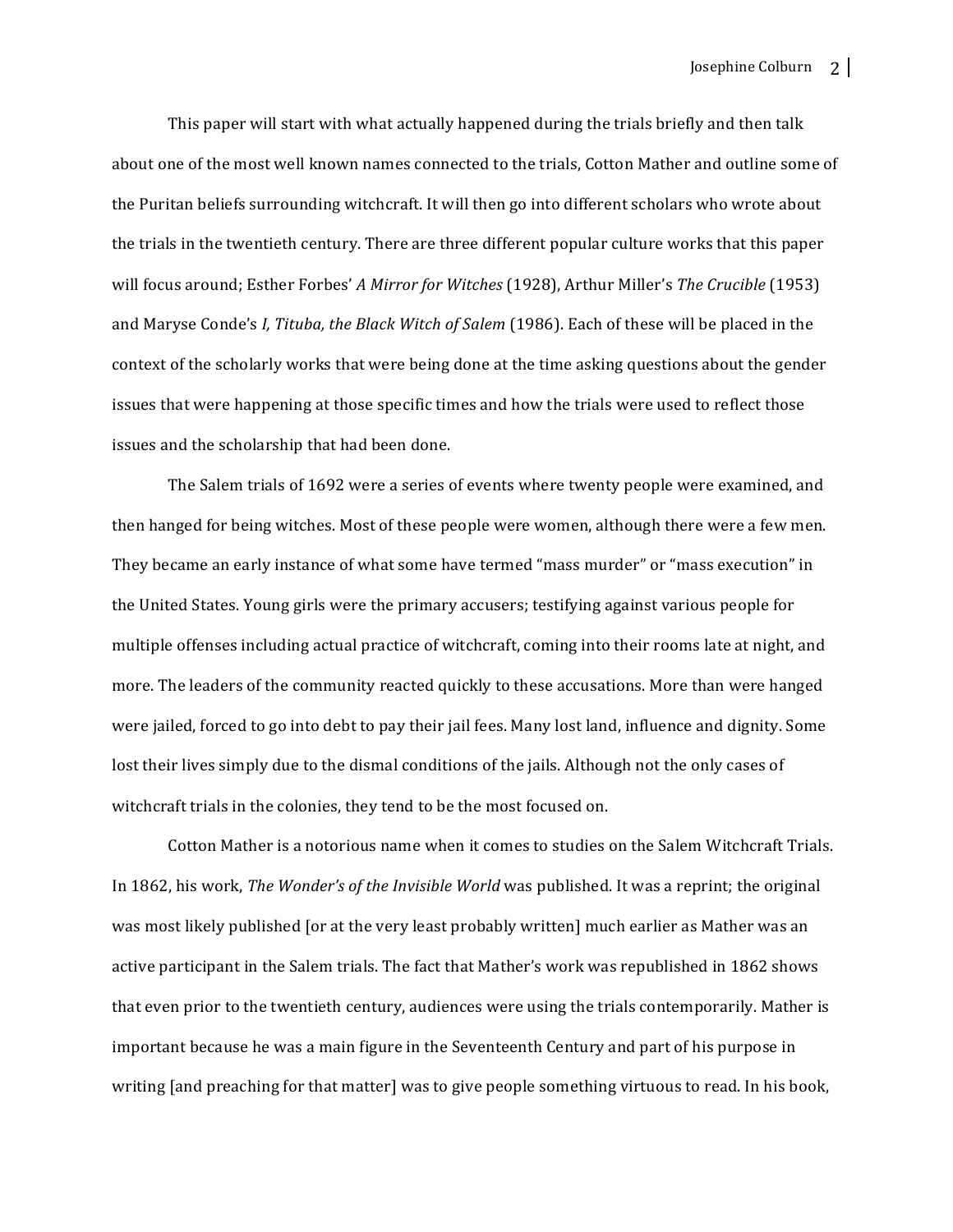he stated that it was"...because I was concern'd, when I saw that no abler Hand emitted any Essays to engage the Minds of this People, in such a holy, pious...Improvements, as God would have..." that he wrote *The Wonder's of the Invisible World*.<sup>1</sup> Cotton Mather was not a historian, at least not in the modern context of what defines a historian. He was a minister, a leader and a chronicler. It is this ambiguity that makes him an important source. Mather was one of the first people to write about and defend the trials. Mather's identity as a minister and as a leader in the community influenced the things that he wrote. The fact that he wrote in defense of the trials is a prime example of that. His background has a Puritan minister and as a leader in the community helped to shape his belief in the necessity of the trials by immersing him in the ideology surrounding the trials. Thus his account, although a very good one, is also very biased.

Cotton Mather gave an account of many of the specific trials that took place. He was either a part of or at least present at many of those trials. As a minister, Mather's observations were based on the belief that witchcraft is not only real but that it is also a major threat to the entire Puritan belief system as well as to the structure of the society since it was so closely linked to Puritan ideology. Like many of his contemporaries, Mather believed that the nearby Native American tribes represented the greatest threat of witchcraft. Mather wrote about the events that led to such prolific accounts of the "devil" tempting New Englanders: "First, The Indian Powawes, used all their Sorceries to molest the first Planters here..."<sup>2</sup> Throughout Mather's work there was an overarching theme of blame towards the so-called Powawes. This blame was because they represented an other-worldly sphere for the Puritans that was foreign and non-Christian and therefore bad and scary. This theme of Mather's is important because it comes up in later works, especially in the twentieth century.

<sup>&</sup>lt;sup>1</sup> Cotton Mather and Increase Mather. *The Wonder's of the Invisible World: Being An Account* of the Tryals of Several Witches Lately Executed in New-England. London: John Russell Smith, 1862. Pg. 4.

 $2$  Mather, 74.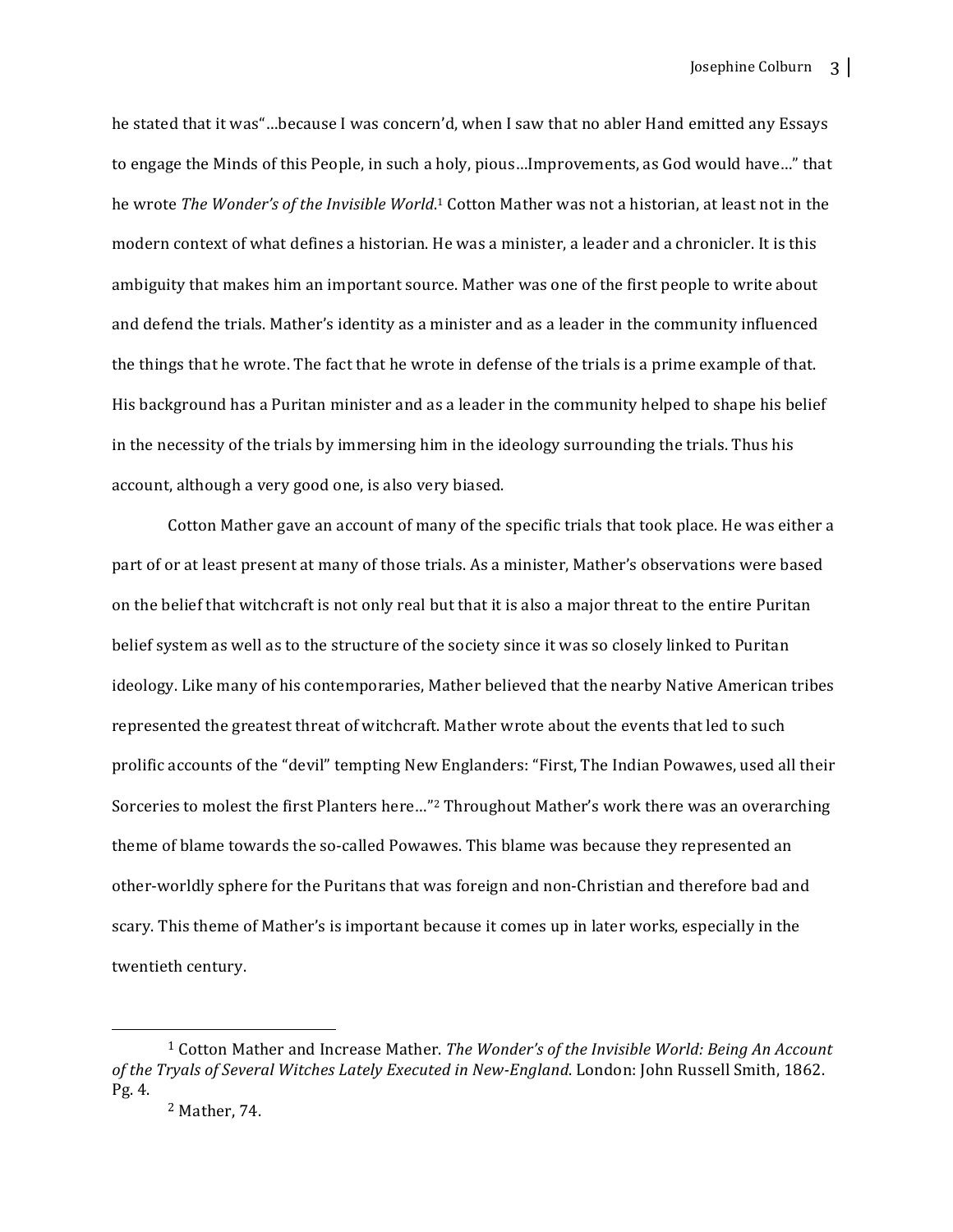In *The Wonder's of the Invisible World*, Mather not only warns against witchcraft, he gives his own version of what the women, who were both prosecuted and used as witnesses, said during the course of the trials. This is significant for a couple of different reasons. Mather is an example of a man writing about what women are saying in response to an issue that was largely female-centric [the men who were involved tended to be the ones passing judgment, however there were a few men who were accused themselves like Giles Corey and John Proctor but they were a minority]. Most of the people accused were women; also most of the accusers and witnesses were women. Yet, Mather does not mention gender other than to spout the general belief that women were more susceptible to coercion from the devil.

At this point, it is important to deviate a little and look at what the Puritans believed about women and their roles in society. Puritan women were, beyond a doubt, subservient to the men in the community. The whole family would always attend Church, but it would be the men and only the men who would teach the Bible.<sup>3</sup> This is really important because it shows why women were more susceptible to influence by the devil. Women, and girls were both somewhat distanced from the teachings of the Bible. They only learned what the men in the town taught them. They did not read the Bible for themselves. In fact, they actually had very limited education that tended to be restricted to domestic duties.<sup>3</sup> The fact that there was this great distance between women and the teachings of the Bible is probably what made women seem to easily coercible by the devil.

Since he was there, in many ways Cotton Mather is considered an expert on the trials. As such, he has become an important source for many historians. Even though he was not a historian. Mather's goal was to educate. He combined his own observations with letters and pamphlets that were written by his contemporaries. One thing that Mather is somewhat famous for is that he spoke out against the use of "spectral evidence" in the trials. This is a deviation from what his contemporaries like the Reverend Samuel Parris who was also a very famous participant in the

<sup>&</sup>lt;sup>3</sup> Demos, John. *A Little Commonwealth: Family Life in Plymouth Colony*. New York: Oxford University Press, 1970.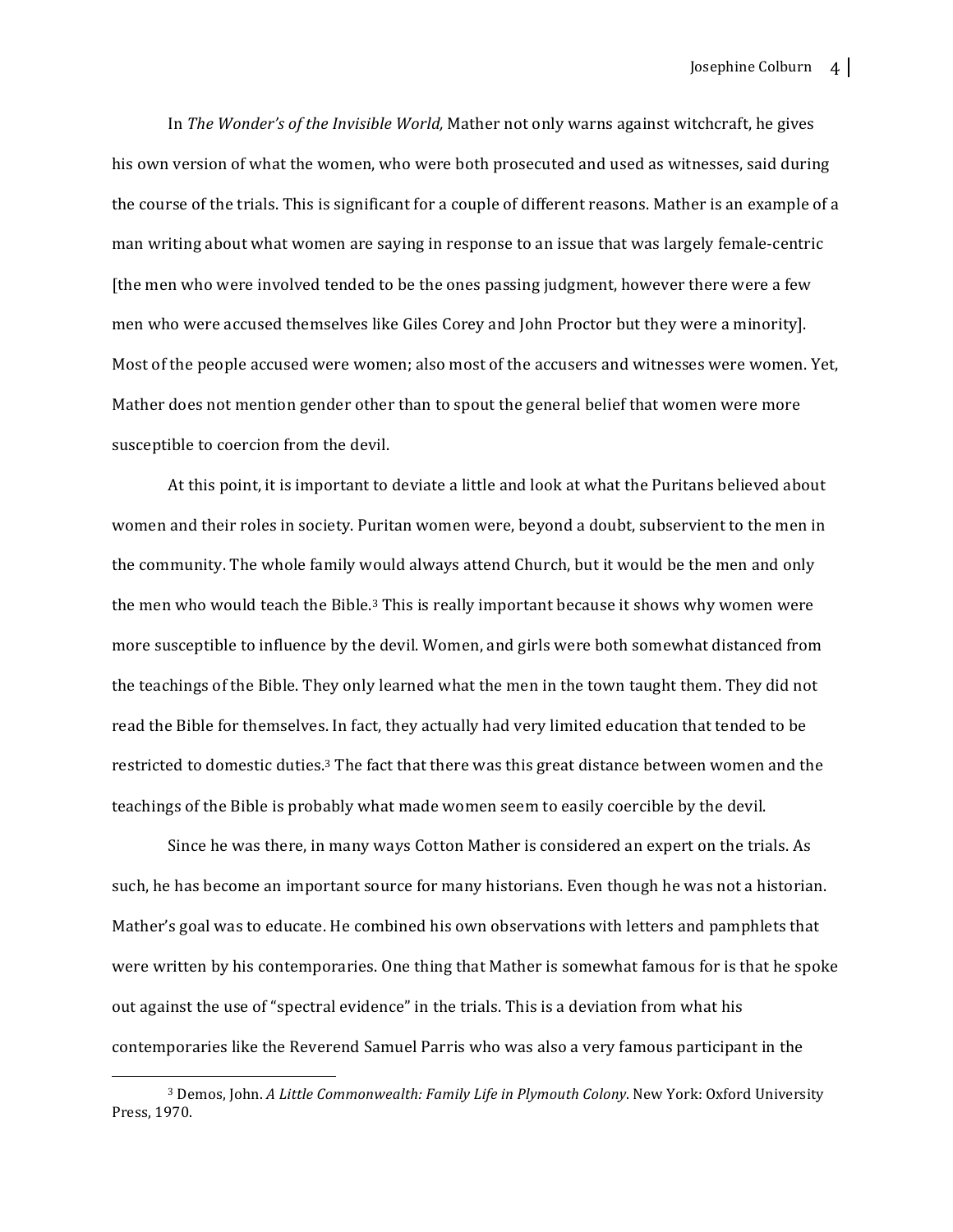Salem trials. This is not to say that Mather was against the trials; he very much so believed in the necessity of purging Salem of witches. Instead, he argued that there actually was other evidence, even aside from "spectral evidence" that many of the women who were accused were in fact witches.<sup>4</sup> Unfortunately, Mather is extremely vague as to what other evidence he considered relevant. It does seem that many of these women had been accused by other witches or had been caught doing something such as fortune telling or some other ritual. Perhaps this is the other evidence that Mather would have preferred but there is no way to know if that is true or not.<sup>5</sup>

Mather's writing lays the foundation for the evidence on which historians as well as novelists and playwrights who work on the Salem trials must rely. He is also important because he wrote a detailed account and [biased] analysis of the trials right after they happened. In this particular paper, he is included because of the fact that so many people used his work as a basis for their own studies even in the Twentieth Century. Among those who used Mather's work as a basis for their own was Chadwick Hansen and George Orians, both of whom will be mentioned later in this paper.

The twentieth century brought a number of changes including a "social turn" that took place at the turn of the century. The social turn shifted focus away from elitist history and towards a more "common people" history. It also affected the literary world. Actually, literary scholar George Kittredge, who will be discussed later in this paper, wrote one of the earliest studies of the Salem trials in the twentieth century. The literary scholarship of the early twentieth century is important because it developed in conjunction with popular culture sources and was more prevalent than scholarly historical sources.

It is unclear as to why historians did not become more involved in writing about the trials until closer to the 1930s, despite the social turn. Since novel writers and other non-scholarly

  $4$  Mather, 286.

 $5$  Mather, 286. This was not clearly stated in the work, but it is my opinion that Mather may have preferred that accused witches testified against one another rather than the use of "spectral evidence".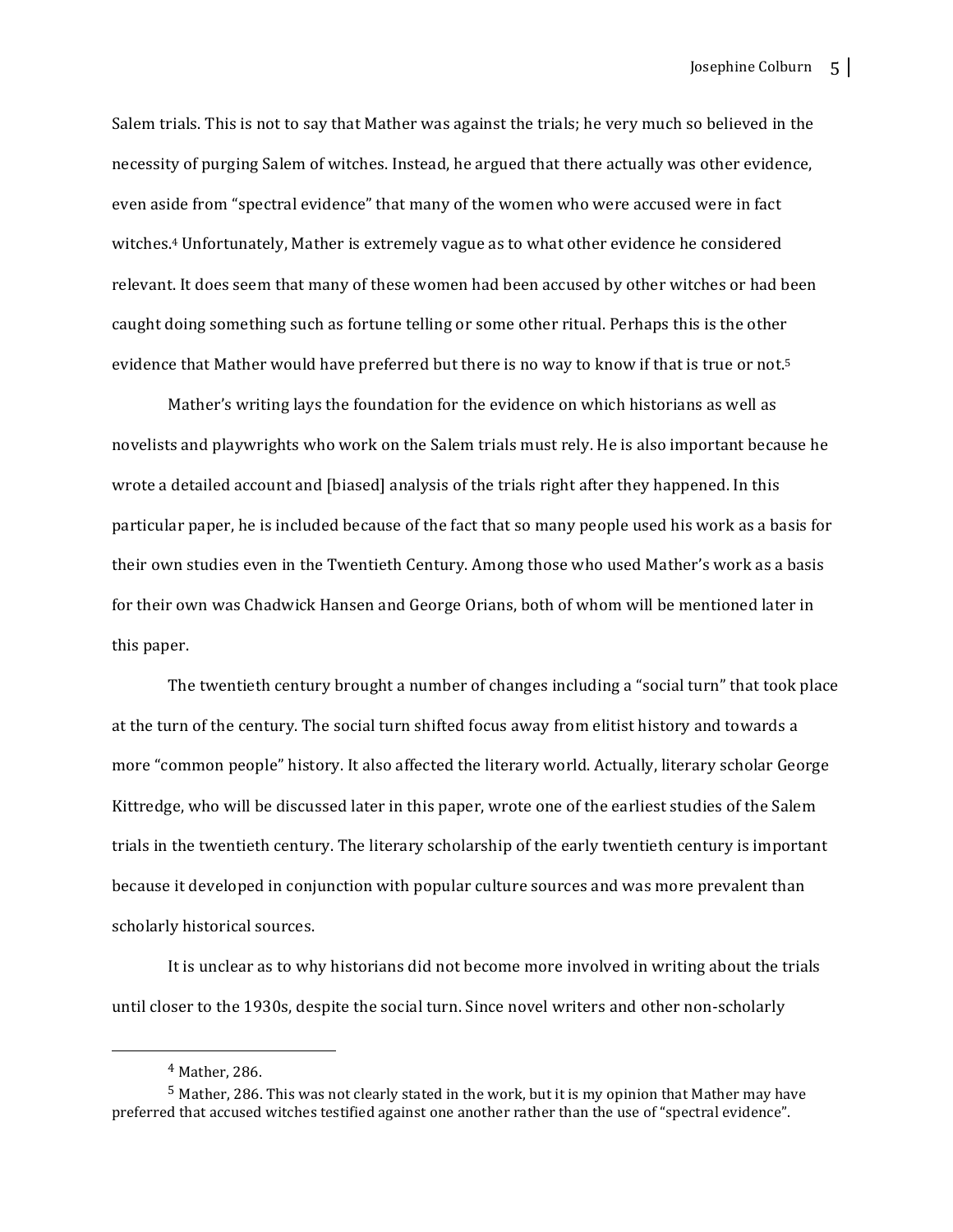literary authors were writing about the trials though, it makes sense why literary scholars would be interested. After all, literary scholars study literature and trends in literature; in 1930 George Orians wrote a detailed article about the way in which non-scholarly literary authors of the nineteenth century wrote about the trials. At the very least, the reason that literary scholars were looking at the trials can be explained. Perhaps historians just did not feel the trials were of much importance since they concerned predominantly women or perhaps they did not feel that they had the tools to explore these events [there were, after all, a limited amount of sources for historians to use in comparison with the abundance of literary sources that literary scholars could use].

The literary scholarship of the early twentieth century provided a base for the novelists who also wrote about the trials at that time. George Kittredge eventually served as a source for author Esther Forbes' novel, *A Mirror for Witches* (1928). Forbes' novel was published towards the end of the 1920s, which was a time of great turmoil especially for women. Women had gained the right to vote but the fight for equality between men and women was not over. There was still a major imbalance between what was socially expected of women and men, specifically concerning sexuality. Women were also trying to gain representation within the legal system. This turmoil was reflected in popular culture works of the time, which will be seen with Forbes' novel. Kittredge chose to focus on ideology in his article and avoided the tumultuous issues of the women both in the trials and of the early twentieth century [Kittredge actually wrote before women gained the right to vote, his choice to ignore gender issues says a lot about his beliefs on female representation in the community].

George Lyman Kittredge, who was a professor of literature, wrote an article called "Notes on Witchcraft" that was published in 1907 in the journal called the *American Antiquarian Society*. This article essentially argued that the Salem Witchcraft Trials were not a unique event, that the ideology behind the trials came from England and that the belief of witchcraft that permeated these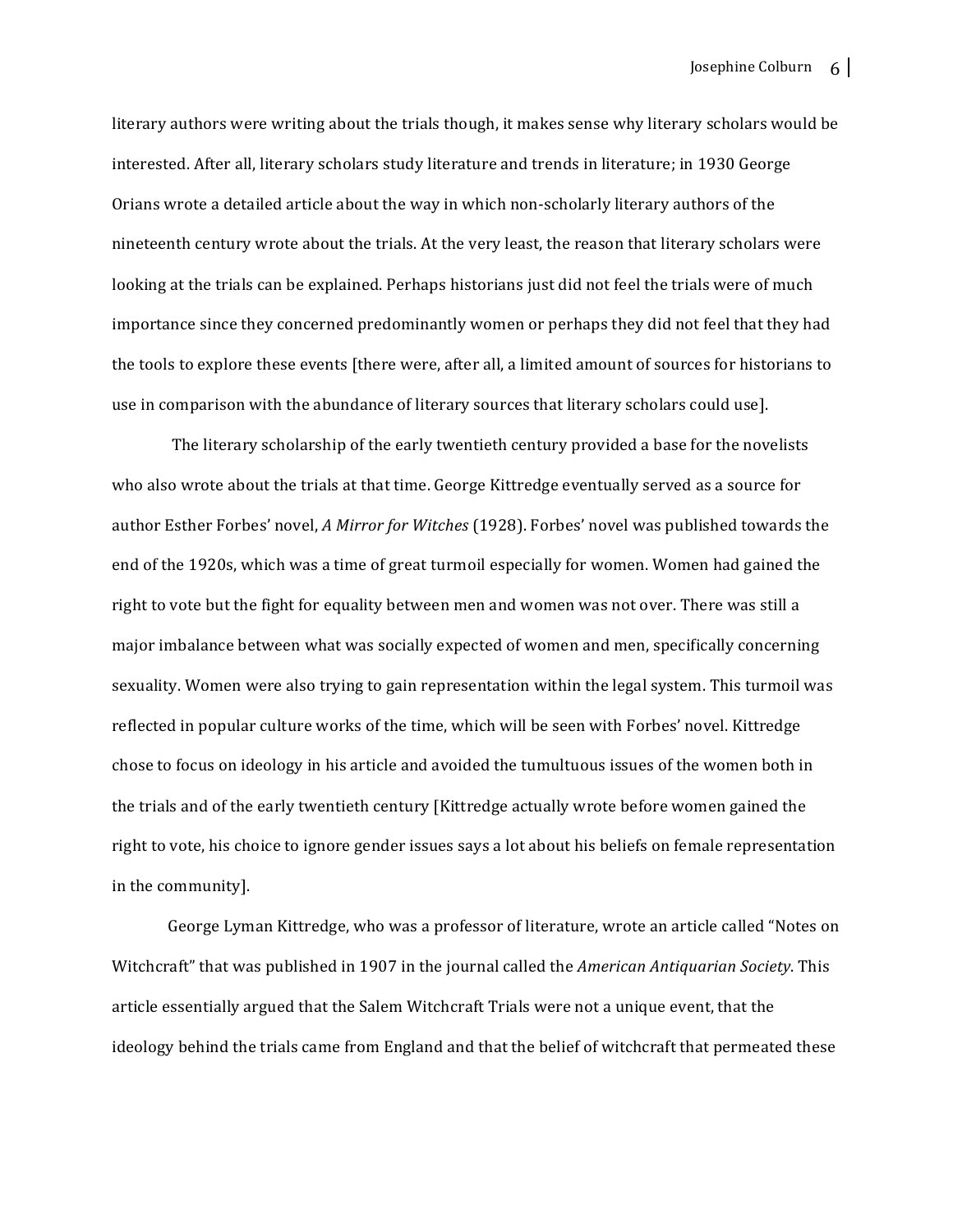trials makes sense within the context that they occurred.<sup>6</sup> Kittredge used a couple of main ideas to support these claims. The main idea pertains to the idea that the Salem trials were not unique: "It is a common practice to ascribe the tenets of the New Englanders in the matter of witchcraft to something peculiar about their religious opinions...their Puritan theology. This is a very serious error."7

Kittredge argued that Puritans and non-Puritans [such as Catholics, other Protestants, etc.] believed in the existence and evil of witchcraft. He referenced a number of individuals who wrote about the witch hunts in England such as Jeremy Taylor who wrote *Holy Living* in 1650, and according to Kittredge "It is a sin, he [Taylor] tells us, that is 'infallibly desperate'...he has even given the weight of his authority to the reality of sexual relations between witches and the devil." $\frac{8}{3}$ This became extremely important later in the twentieth century when literary works reference the sexual aspect of the trials.

Kittredge also referenced Sir Thomas Browne, who wrote *Religio Medici* in 1643. This work defined the effects of witchcraft as some kind of disease linked with hysteria.<sup>9</sup> Kittredge's point about Browne was that his view was one that was in line with what some have deemed Puritan ideology but that Browne himself was not a Puritan and he wrote before the Salem trials occurred. In fact, most of the authors that Kittredge referenced who wrote about the dangers of witchcraft were not Puritans Kittredge stated, "It is a common practice to ascribe the tenets of the New Englanders in the matter of witchcraft to something peculiar about their religious opinions...this is a very serious error."<sup>10</sup> He explains how other Churches such as the Roman Catholic and Anglican Churches also had strong beliefs and convictions against witchcraft and conducted so-called "witch" hunts" accordingly in England.<sup>9</sup> Another important thing about the authors that Kittredge

<sup>&</sup>lt;sup>6</sup> George Lyman Kittredge. "Notes on Witchcraft." *American Antiquarian Society*, April 1907, 211.  $<sup>7</sup>$  Kittredge, 151.</sup>

 $8$  Kittredge, 154.  $9$  Kittredge, 157.

 $10$  Kittredge, 151.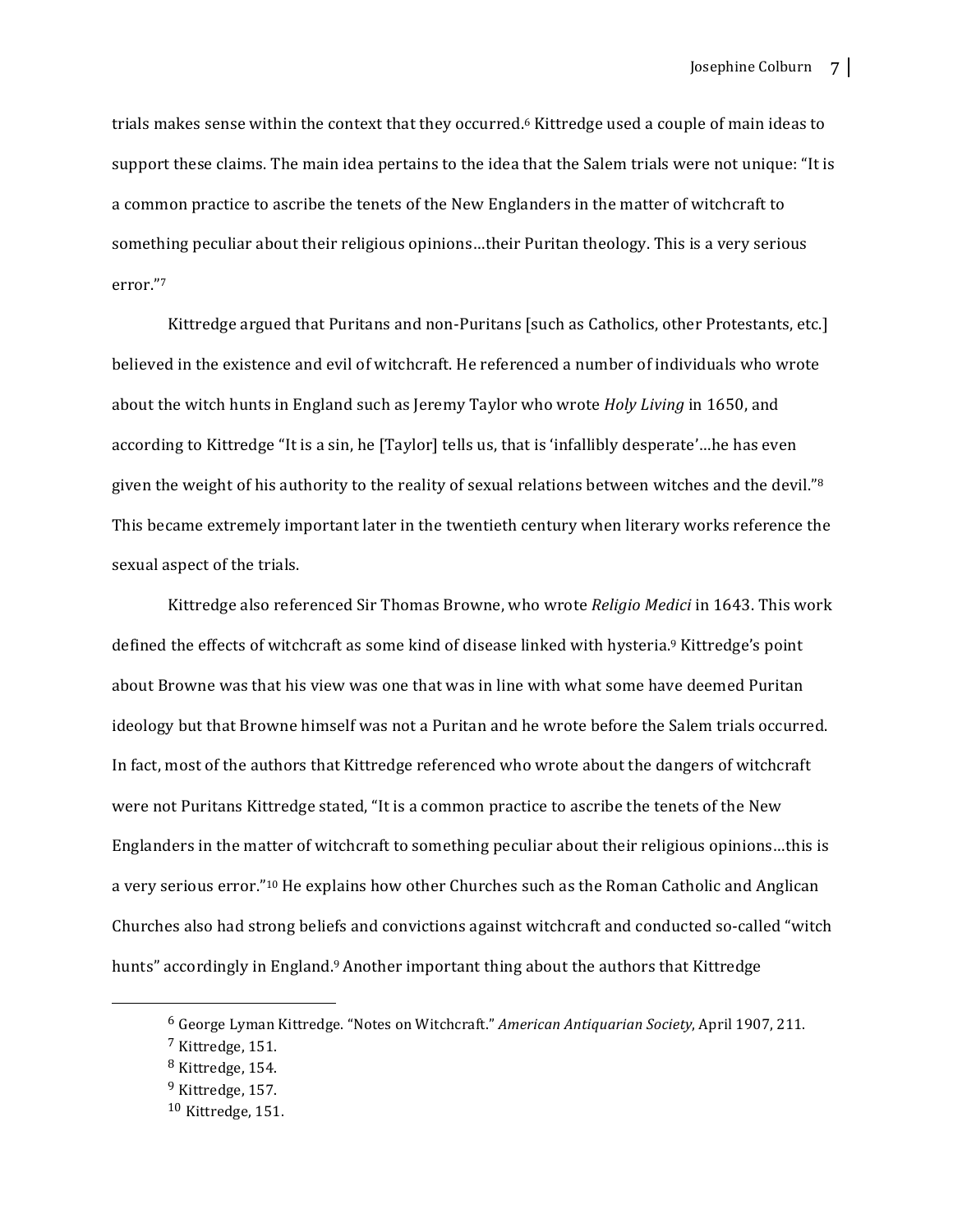referenced is that they all tended to be male scholars who had either written formal or informal works pertaining to the witch trials of England. The fact that Kittredge focused on England reinforces his argument that the witch trials of Salem were not unique, nor was the witchcraft belief that the trials were based upon.

Kittredge does not really cite historians in this article, which is an important feature. It is important because it shows that significant work was being done on witchcraft and the Salem trials in general outside of the historical community. Kittredge chose instead to focus on generalizations such as the idea that the Salem Witch Trials were unique. Another important aspect of Kittredge's analysis is that gender is not addressed at all. In fact, it almost seems like Kittredge makes a point of distancing himself from the fact that there were human beings involved in these trials and that they were not simply about whether or not witchcraft was real. Instead, he emphasized the role of popular thoughts about witchcraft and bases his analysis on the idea that the people who were a part of the trials did believe that witchcraft was real. Kittredge does not debate this, and even says that Jeremy Taylor, who was quoted above "was surely no Puritan; but he believed in witchcraft."7 It was statements like this where Kittredge talked about other's beliefs of witchcraft and the reality of its existence. He did so without committing to his own perspective on if witchcraft was real or not. Kittredge also does not ask the question of why women were frequently the targets of accusations of witchcraft, nor does he track this pattern in Old or New England like he tracks the different religious groups with beliefs about the existence and persecution of witchcraft.

More than twenty years after Kittredge published his work, Esther Forbes, in 1928 published the literary novel *A Mirror for Witches*. Forbes was an educated woman who was actually from Massachusetts. An article published by David D. Hall in *Notable American Women* in 1980, paints Forbes as an educated woman from a family that was wealthy and embraced knowledge. Both of Forbes' parents were well educated and came from socially established families. Her mother was a particular influence on Forbes; she was a writer of history as well. Interestingly,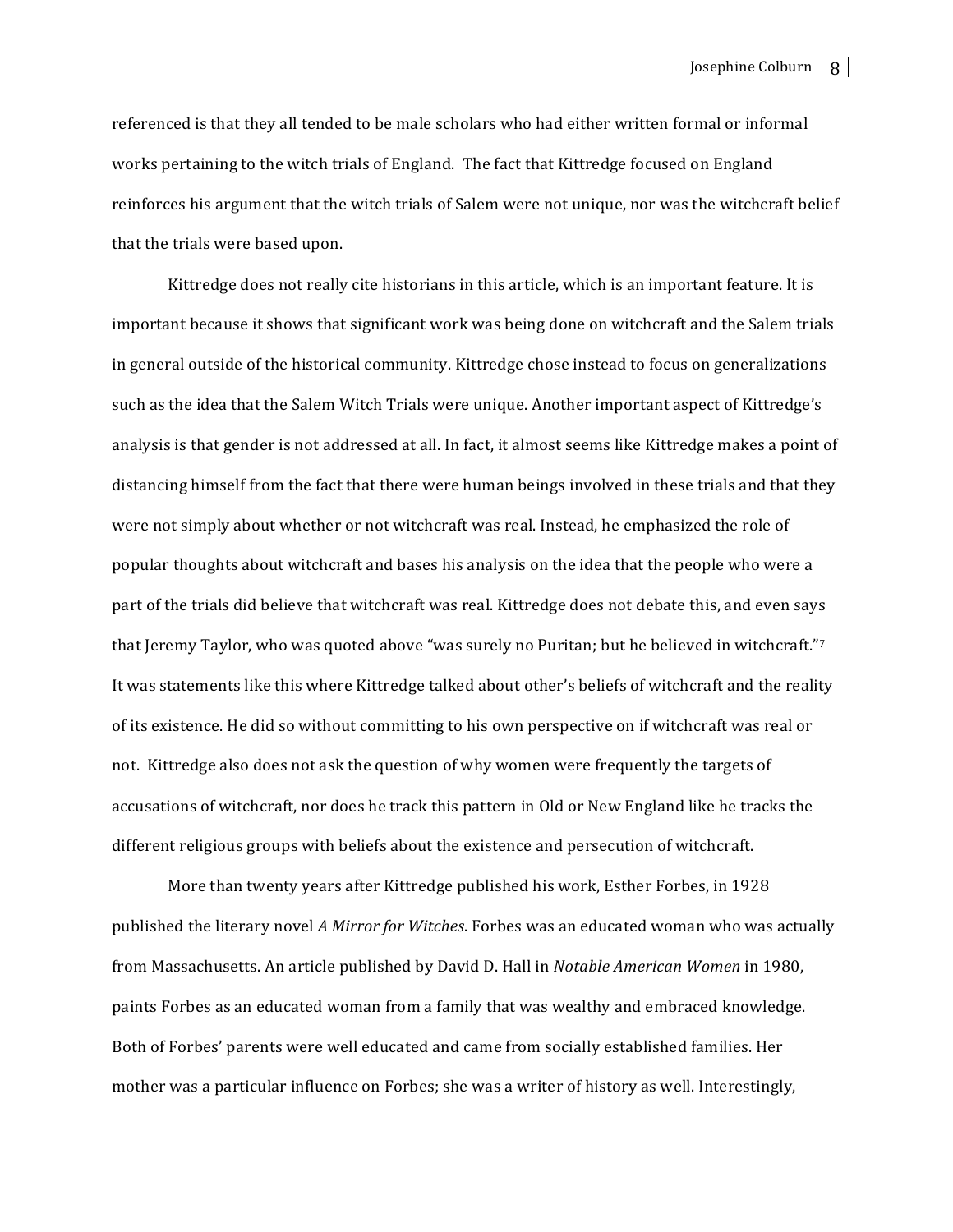Forbes' views on marriage, which are reflected in her main character, were probably shaped by her ill-fated marriage to Albert Hoskins whom she divorced. According to Hall, the focus of the majority of her work seemed to be the struggle to reconcile female gentility with passion and fantasy with reality.<sup>11</sup> *A Mirror for Witches* was her second novel and it chronicled the evolution of Doll Bilby from young orphan to accused and convicted witch. This novel expressed a couple themes; the first and most major was sexuality. The second was the idea of what it meant to be a proper Puritan woman. Both of these themes are closely linked together. Doll Bilby was a young girl who watched her parents die for being witches and was then adopted by Mr. Bilby and taken to Cowan Corners, Massachusetts located very near Salem.

From the very beginning of the novel, Forbes established the theme of sexuality as it related to Doll and to the accusations of witchcraft that would come later in the novel: "...from the beginning, the child bewitched him [Mr. Bilby]...the affection which [Mr.] Bilby gave his Doll [did not] ever seem like the love which men feel to their children, but rather the darker and often unholy passion which is evoked by mature, or almost mature women..."<sup>12</sup> This supposed inappropriate attraction that Mr. Bilby felt was blamed, not on himself, but rather on Doll. It became the first mark against her, especially with Mr. Bilby's wife Hannah. Hannah hated Doll as soon as she met her, and later this hatred motivated Hannah to become a witness against Doll at her trial.

Doll seemed to attract a great deal of male attention, including that of Titus Thumb who was the town's most eligible bachelor. He often thought of her, and in fact the sight of her "...stirred his blood, so that at nights he felt desire for her, and often dreamed impossible things of her."<sup>13</sup> This seems very un-Puritan since Puritans tended to emphasize the need for women to have children while downplaying the sex aspect. The fact that Forbes wrote this during a time of sexual

<sup>&</sup>lt;sup>11</sup> Sicherman, Barbara, and Carol Hurd. Green. *Notable American Women: The Modern Period: A Biographical Dictionary*. David D. Hall. "Esther Forbes". Cambridge, MA: Belknap Press of Harvard University Press, 1980. Pg. 247-247.

<sup>&</sup>lt;sup>12</sup> Esther Forbes. *A Mirror For Witches*. Chicago, IL: Academy Chicago Publishers, 1928. Pg. 12.  $13$  Forbes, 39.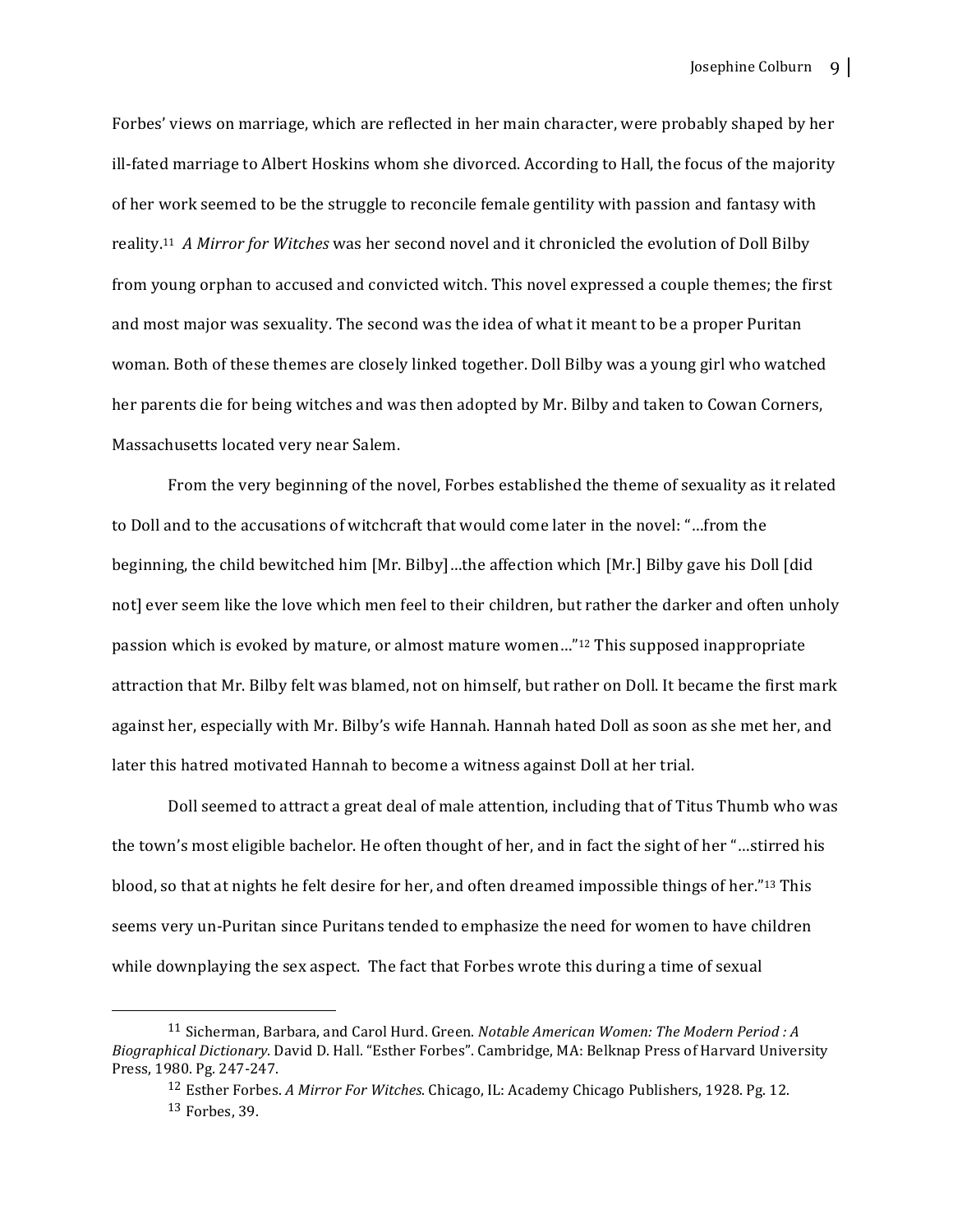revolution is really important. Women in the 1920s were being criticized for exploring their sexuality, and here Forbes paints a picture of both a man and a woman who are doing just that. Doll, as a young woman exploring her sexual desire will eventually be persecuted. Titus will become the victim because Doll not only embraced her sexuality [which be discussed a little more later] she also rejects Titus as a husband.<sup>14</sup> As Doll and Titus were pushed towards each other by their fathers Titus continued to feel these types of feelings. When he went to supposedly propose, he felt a carnal feeling towards Doll.<sup>15</sup> He was also rejected.

In the fictional trial of Doll Bilby, part of what sealed her fate was that she not only confessed to being a witch but also confessed to having "carnal knowledge" of the devil. The ironic thing is that Forbes made it clear that it was not the "devil" who Doll had sexual relations with. There were three escaped pirates that Forbes described in detail. One of the men who fit that description was the one who Doll had sexual relations with.<sup>16</sup> This relationship solidified both Doll's and the community's belief that she was a witch because they either did not or chose not to make the connection between the escaped pirates and the timing of Doll's sexual encounter [it is unclear which]. Since they made that choice, there was great mystery as whom Doll could have had this encounter with, and she was the only one whose moral character was being questioned so it must have been the devil with whom she has copulated. This was used against her when she was on trial, along with witness testimony from her foster-mother and from Mr. Zelley to whom she had confessed to being a witch. The fact that Forbes had Doll confess to being a witch reflects the struggle in the 1920s between the people who still held conservative beliefs about female sexuality and the participants of the sexual revolution that was taking place.

As Doll was being persecuted for her relations with the devil her friend Goody Greene tried to defend her. Goody Greene was a woman who was a healer and worked outside of the traditional

  $14$  Forbes, 57.

 $15$  Forbes, 61.

<sup>16</sup> Forbes, 119.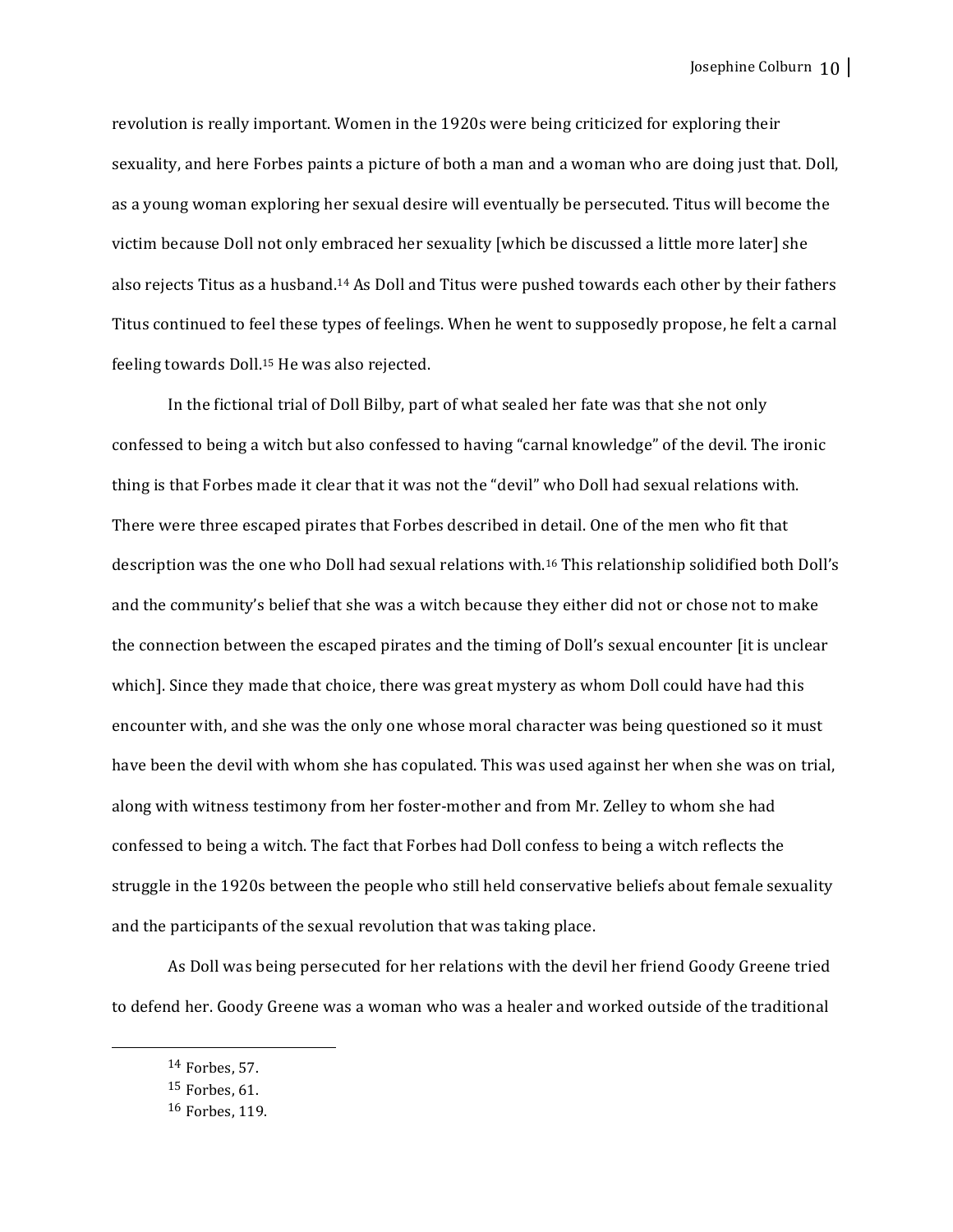gender roles that the Puritans embraced. According to Forbes, she "...continually [associated] herself with the heathen tawny savages and thus  $\text{learn}[\text{ed}]$  arts – doubtless often evil arts – from them."<sup>17</sup> She was a shady character because of her association with the Native Americans and because of her independence from the rest of the town. Then she presented a logical explanation for Doll's sexual encounter with the devil. According to Goody Greene, the man [who was one of the escaped pirates] was a son no one knew that she had.<sup>18</sup> She offered a logical solution to what had been going on, and she was called a lunatic. Her husband refused to corroborate her story, which made her even less credible in the eyes of the court. Doll was being persecuted for her sexuality, while Goody Greene's testimony was rejected because her husband did not support her.

Forbes' novel reflects ideas that Cotton Mather was preaching about in his work. It also reflects some issues with that were happening in the late 1920s. Cotton Mather spoke against Native Americans, as was noted on page three of this paper. Forbes applied this idea to the community that Doll Bilby was a part of. It is important to look at the novel within its historiographical context. Forbes based much of what she knew on other literary studies and accounts of the trials. The people that she had to use were those such as Mather and Kittredge.

Forbes' novel is important as a representation of the time period in which it was published and in historiographical context. Doll Bilby's tale reflects the tension between those who believed in the sexual conservatism that existed prior to the twentieth century and those of the 1920s who were creating a sexual revolution that gave them a sense of autonomy and a reason for both men and women to have legitimate interest in sex.<sup>19</sup> Doll was conflicted because she labeled herself as a witch because she felt all of these sexual feelings and the older people around her condemned those feelings. Thus she felt like she had to have been a witch since she had "carnal knowledge" of someone and that someone had to have been the devil. Forbes uses Doll to showcase this struggle

<sup>17</sup> Forbes, 23.

<sup>&</sup>lt;sup>18</sup> Forbes, 185.

<sup>&</sup>lt;sup>19</sup> John D'Emilio and Estelle B. Freedman. *Intimate Matters: A History of Sexuality in America*. New York: Harper & Row, 1988. Pg. 233.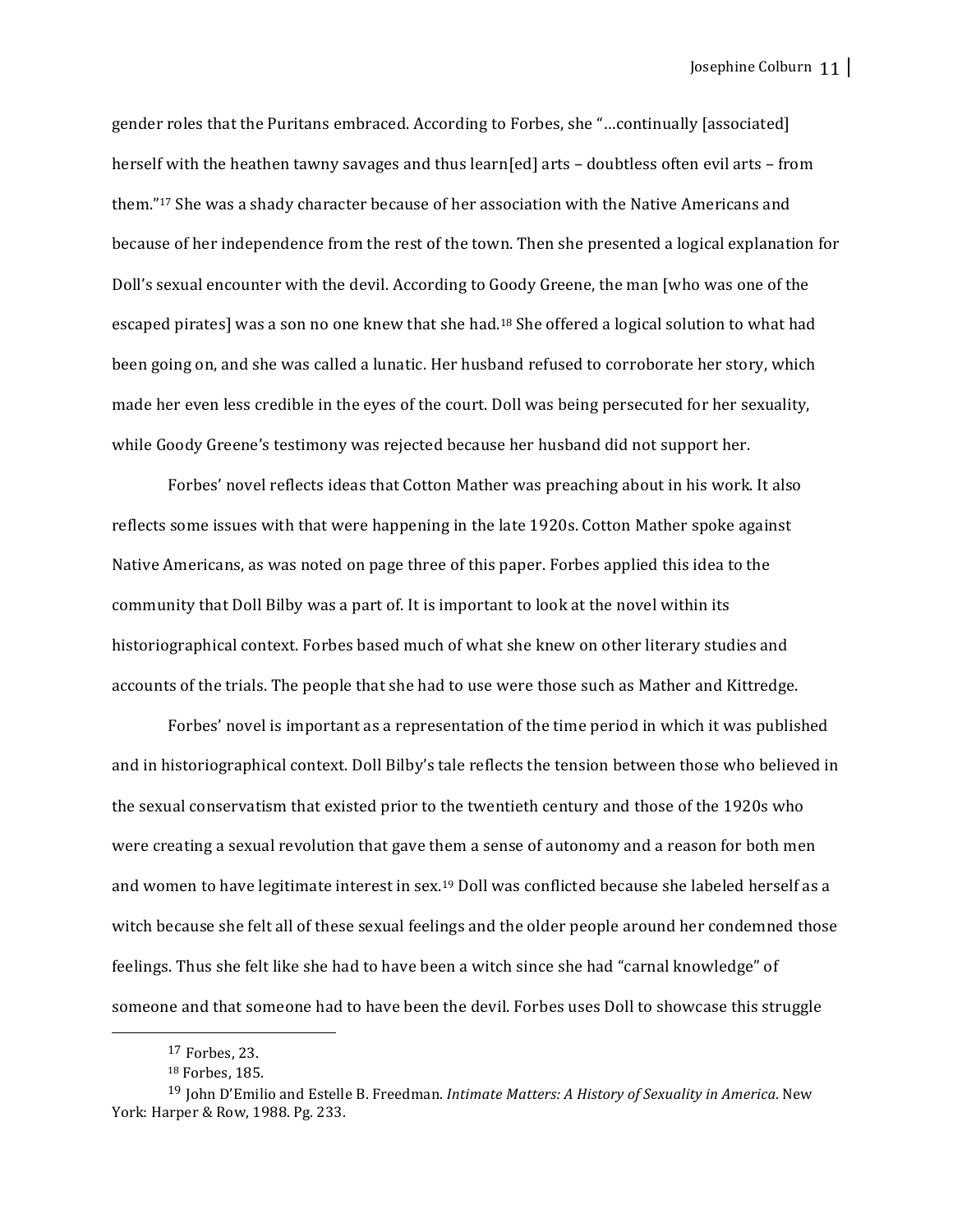Josephine Colburn 12

between generations that was taking place. Also the fact that Doll was against [conventional] marriage causes her to be a target and may be a reflection of Forbes' own views on marriage and her experience with her failed marriage.<sup>20</sup> This pattern of contemporary issues being showcased via the trials is a pattern that will repeat throughout the course of the twentieth century.

The changes in how the Salem Witchcraft Trials were addressed by scholars and literary authors as well as the meaning behind them for contemporary audiences cannot necessarily be mapped in a linear way. Mather was part of a group of ministers who wrote about the trials as a warning about witchcraft to others. Centuries later, Kittredge analyzed the trials from a literary background, building an understanding on the basis of historical understanding of those sources. Esther Forbes was one author whose novel addressed themes relating to sexuality and gender roles using the Puritan beliefs as a vehicle for exploring those ideas. For Forbes, the Puritans were a good contrast to the sexual revolution ideas that she had embodied in her invented character, Doll Bilby. The fictional witchcraft trial of Doll was a way for Forbes to make a contemporary commentary inadvertently and thus reach a wider audience because she was least likely to be censored.

As the twentieth century proceeded, scholars such as G. Orians asked new questions regarding the sources that other authors had consulted. The literary world looked more closely at the historical sources previous authors had used. It was as though later writers recognized that so much of the popular knowledge about the trials actually came from fictional accounts and not from historical studies. That realization prompted them to start asking more critical questions of their sources. Scholars had to start looking for historical evidence to back up their claims. Some chose to look more scientifically as this was a point when social science methodology of looking at empirical data was often used.

In 1930, another author published an article about the Salem Witch Trials. G. Harrison Orians wrote "New England Witchcraft in Fiction." This article is important because Orians

  $20$  Sicherman, 247.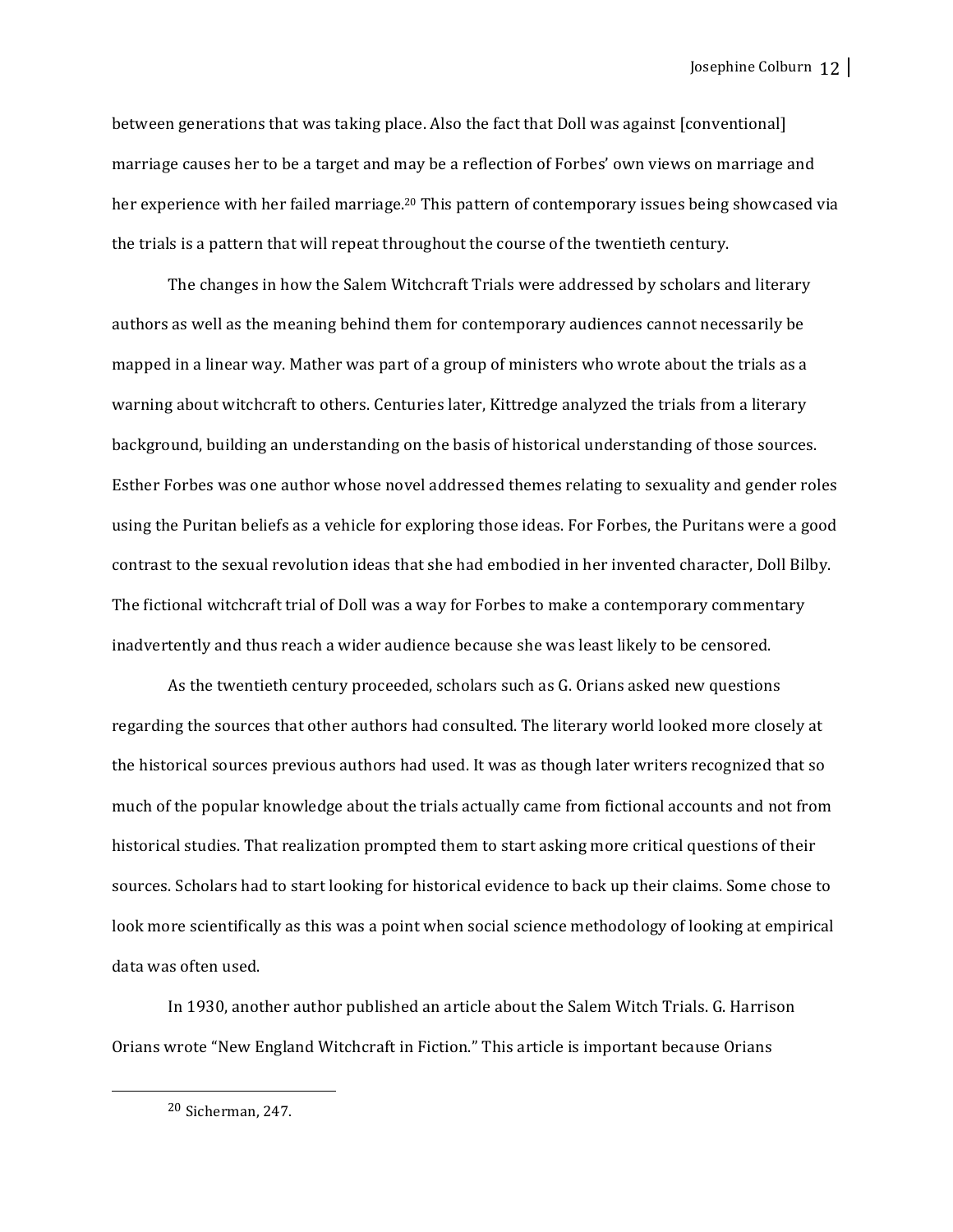examines works written in the nineteenth century about the trials, asking questions similar to what the present study is exploring. According to Orians, "...fictional accounts of the witchcraft delusion are much more numerous than the relative insignificance of the outbreak in New England would lead on to expect."<sup>21</sup> Orians examines the different fictional works from the 1700s-1800s, with a critical eye on the historical research that each author included and/or did. This is important because his study evaluates the validity of the information that different literary writers relied upon or presented. The fact that Orians examined the historical evidence that literary authors used is important because he evaluated the accuracy of the information that most writers had about the Salem trials and their impact on popular understandings of that historical event.

Orians pays particular attention to John Neal's *Rachel Dyer* (1828). According to Orians, Neal's novel made "a definite attempt to describe the Salem excitement in 1692, and opens with fifty pages of history and apologetics."<sup>22</sup> This is significant also in that it resembles Orians' assessment of *Delusion; or the Witch of New England*, which was published in 1840. Orians criticizes this work as having "no factual basis" and "descriptive of scenes and characters which are wholly fictitious." In contrast, Neal's work had a few characters that were based on "real life" people and information gathered from "historical" sources such as the trial transcripts from Cotton Mather. For many people, especially non-historians the only knowledge about these trials comes from novels, plays and other popular sources and Orians documents how those sources often deviated from the evidence in the historical record.

Orians also mentions Nathaniel Hawthorne's famous work, *The Scarlet Letter* (1850) which was based on Hawthorne's own family history. The interesting thing about his criticism of Hawthorne's novel is that he bases it on his own research into the Salem Witchcraft Trials. Among the sources that Orians used were records that Cotton Mather [and some of his contemporaries]

<sup>&</sup>lt;sup>21</sup> George Harrison Orians. "New England Witchcraft in Fiction." *American Literature* 2, no. 1 (March 1930): 54.

 $22$  Orians, 57.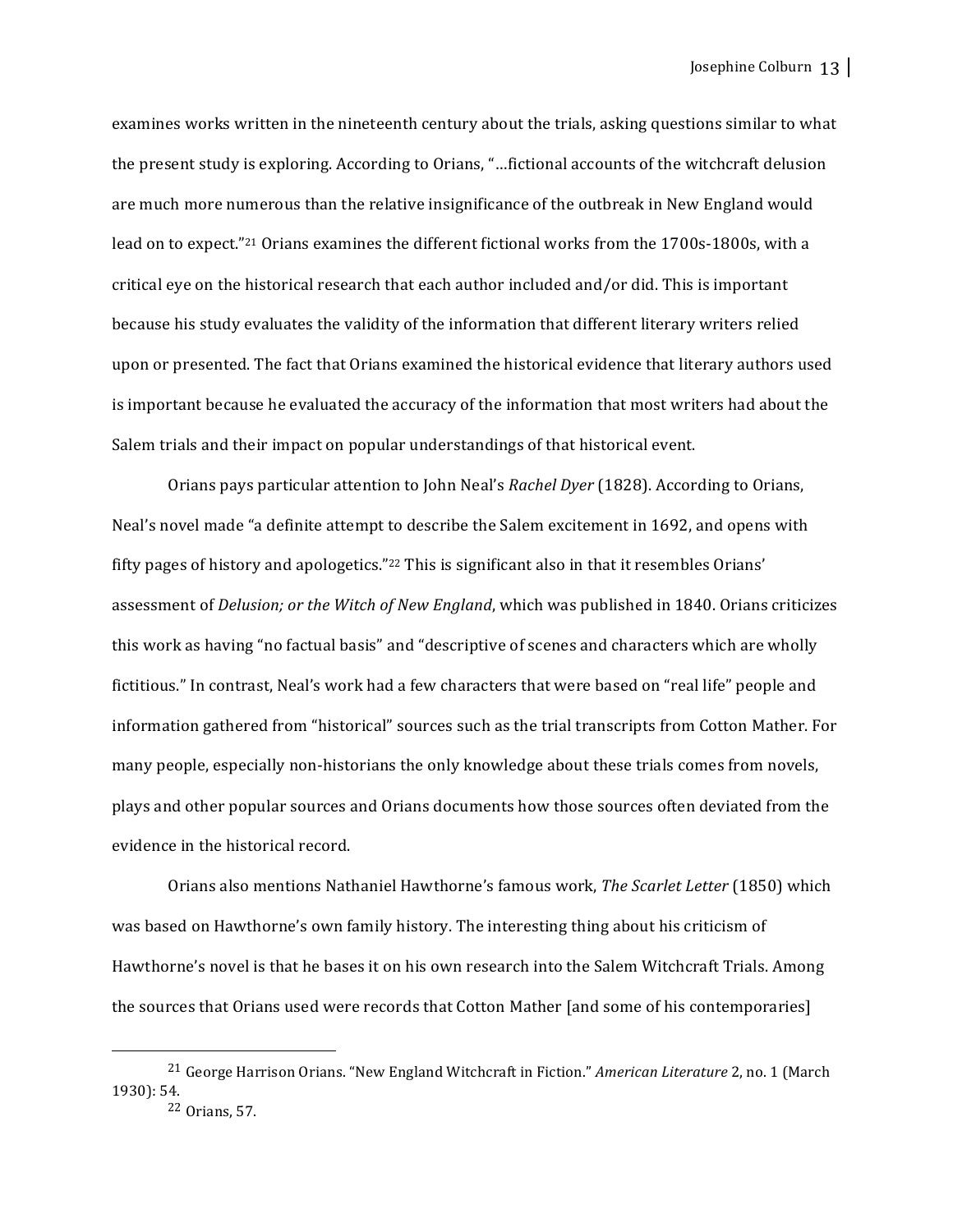authored. These records included works like *The Wonder's of the Invisible World*. This is important because it has been established that other authors have also used Mather's work as a basis for their own. Yet, Orians asked different questions. That is probably because Orians was writing in 1930 which was after the social turn, after a turn towards more scientific methods and during a time when people were beginning to question the previous knowledge that they had.

Kenneth W. Porter [who was a "white" man often mistaken for being African-American himself<sup>[23</sup> published an article in 1932 entitled "Association as Fellow Slaves." This article was published in a journal entitled *The Journal of Negro History.* It is significant that Porter was a "white" man who was writing about African American history because it shows that during the 1930s not only was the majority of scholarship on the trials done by men, it was also predominantly done by "white" men. Porter addressed the specific issue of Tituba who was not only one of the first witches accused in the trials but she was also the [non-"white"] slave of Reverend Samuel Parris.

Porter's 1932 article discussed the fact that Tituba has been seen as multiple identities: slave, "Indian", and "Negro." This is rather interesting since Porter's own race is often misrepresented. Porter argued that in many ways these could all be "correct" because "Negroes" and "Indians" were often combined in Barbados plantations. To quote Edward Byron Reuter, Porter said "Slavery of the native Indians existed in a number of the English colonies before the coming of the Negroes".<sup>24</sup> There are a couple of things that set Porter's analysis apart from other works of this time. Firstly, he is one of the earliest historians to write about the trials. Secondly, he focused less on the trials themselves but on one of the key female figures who was not only a slave but was also not "white." Porter seemed to be the exception though and not the rule because at this point most

<sup>&</sup>lt;sup>23</sup> "Kenneth Wiggins Porter, Kansas Author, Sterling, Map of Kansas Literature." Kenneth Wiggins Porter, Kansas Author, Sterling, Map of Kansas Literature. 2012. Accessed June 01, 2012. http://www.washburn.edu/reference/cks/mapping/porter/index.html.

<sup>&</sup>lt;sup>24</sup> Kenneth W. Porter. "Association as Fellow Slaves." *The Journal of Negro History* 17, no. 3 (July 1932): 297.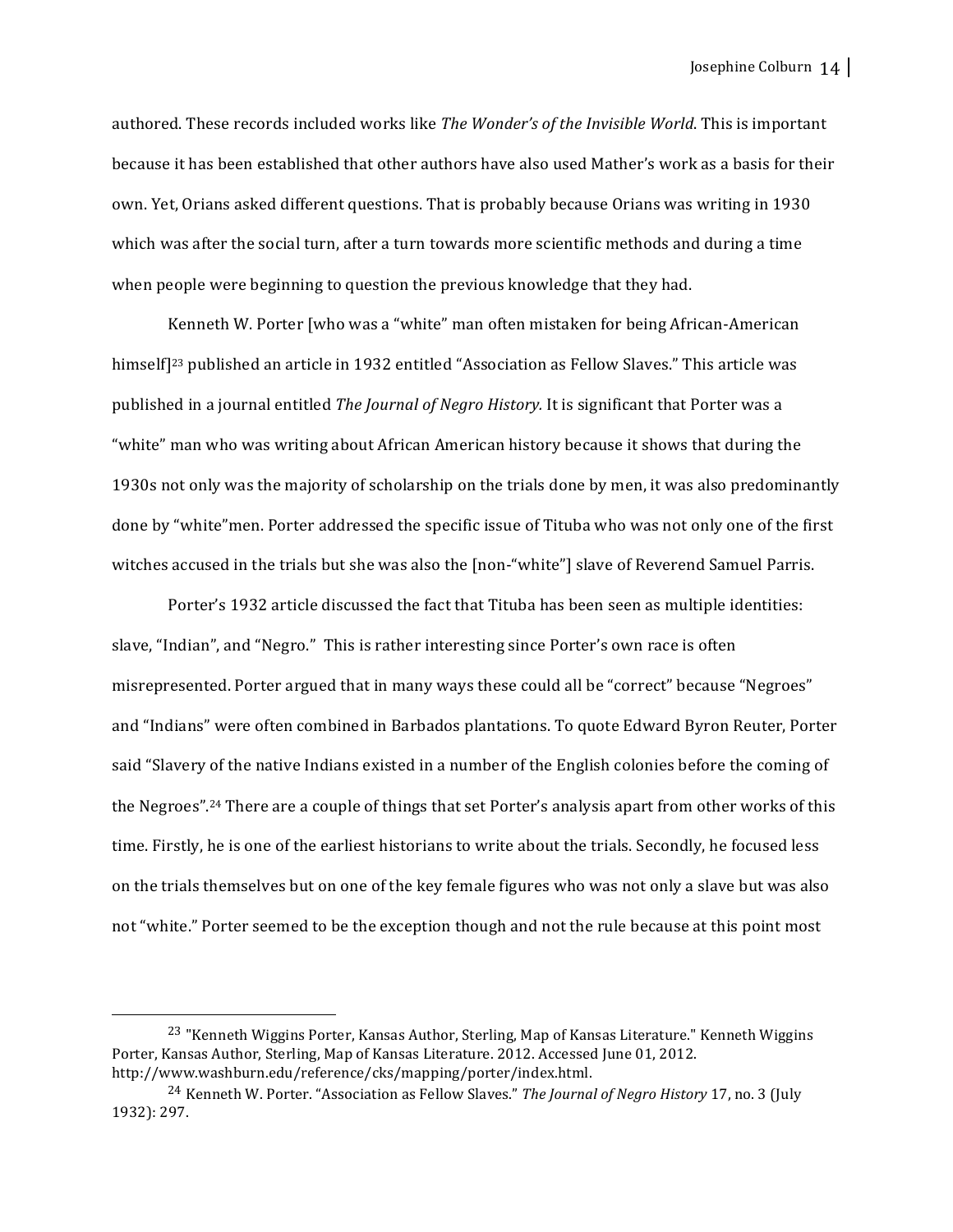scholars were not quite looking at individual historical figures so much as focusing on "big picture" ideas and themes.

Fannye N. Cherry, in a 1934 essay that followed the lead of Kittredge and Orians, examined the sources that Nathaniel Hawthorne used for his story "Young Goodman Brown." Cherry emphasized that much of the information about the "Witches Sabbath" that Hawthorne described in "Young Goodman Brown" goes along with the Puritan ideology that Mather wrote about. However, Cherry predominantly argues that much of Hawthorne's information was based on Cervantes' "El Coloquio de los Perros" ("The Conversation of the Dogs"), which was written in the early Seventeenth Century. Cherry bases that on the fact that "witches ointment" is explained in detail in Cervantes' work and Hawthorne's recipe in "Young Goodman Brown" is very similar to Cervantes'.<sup>25</sup>

Cherry tried to draw conclusions about what Hawthorne thought about witches. "...we may judge that Hawthorne considers the witchcraft delusion a manifestation of sin in the human heart."<sup>26</sup> This is based on a quotation from Hawthorne to the effect that "Evil is the nature of mankind."<sup>13</sup> Cherry's analysis is interesting because it suggests how the trials were viewed by people in the nineteenth century. Cherry's argument was not necessarily based on empirical research but rather drew on other narratives. It was a literary approach that relied on authors who had not done a lot of groundwork researching the trials. This is important because it shows that literary authors [like Cherry] were among the first scholars [in the twentieth century] to look deeper into the trials. They asked questions about the ideology behind the trials and wanted to know what "really happened." As historians got involved in the scholarship, these questions remained. At this point, gender was still not a lens through which the trials were being viewed. In part, this could be attributed to the fact that the cultural and feminist turns in the historical profession developed only later in the twentieth century.

<sup>&</sup>lt;sup>25</sup> Fannye N. Cherry. "The Sources of Hawthorne's 'Young Goodman Brown'" American Literature 5, no. 4 (January 1934): 342-348. 

 $26$  Cherry, 346.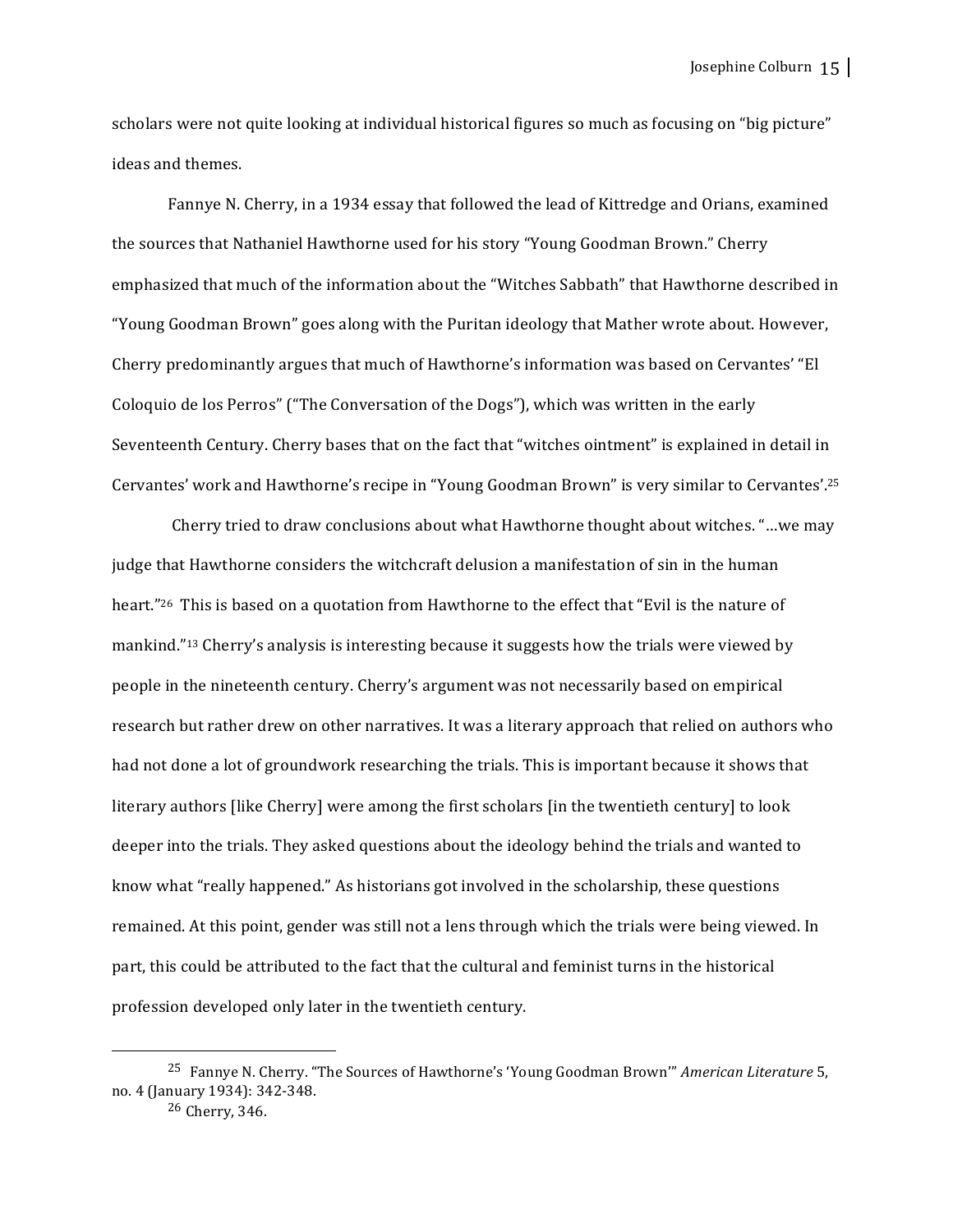A few years after Cherry, and reflecting a turn towards more scientific methods of research, Louis Taylor Merrill wrote an article entitled "The Puritan Policeman" (1945). The article was published in the *American Sociological Review*, although he was a professor of history who both attended and taught at Beloit College. <sup>27</sup> Merrill seemed to aim his argument at sociologists, which suggests that he believed they would appreciate his analysis of empirical data and find his conclusions useful from a sociological standpoint. Perhaps they would accept his approach more universally than historians who debated the usefulness of social science methodology. Merrill used specific court cases from the Seventeenth Century, including those of the Salem Witchcraft Trials, to outline the power struggle that existed between the ruling body of the settlement and the "common people" as divided into different religious factions. Merrill outlined the ways in which different people were punished by the magistrates. Part of his argument was that, "Puritan courts recognize no double standard in morality, and the records show repeated instances of both men and women thus standing out their sentences together..."<sup>28</sup> This is interesting from a gender studies standpoint. According to him, the atmosphere that the Salem trials occurred in was more gender equal than what the trials suggest. This makes sense. In terms of roles within the community and within family life, men and women often had semi-equal roles [although women were still subservient to men]. They were most unequal when it came to knowledge of the Bible.<sup>29</sup>

Merrill's approach was more scientific than his predecessors in that he went through each case and abstracted the data describing who was punished and how and why they were punished. His article also reflects a more personal side in that he emphasizes individual people and their punishments in detail. This seems to contradict the scientific approach because science tends to have a reputation of being impersonal but really it is not because Merrill is simply making an

https://www.beloit.edu/archives/documents/archival\_collections/alumni/louis\_merrill/.

<sup>&</sup>lt;sup>27</sup> "Louis Taylor Merrill." Beloit College. Accessed May 21, 2012.

<sup>&</sup>lt;sup>28</sup> Louis Taylor Merrill. "The Puritan Policeman." *American Sociological Review* 10, no. 6 (December 1945): 770.

<sup>&</sup>lt;sup>29</sup> Demos, *A Little Commonwealth*, pg. 82.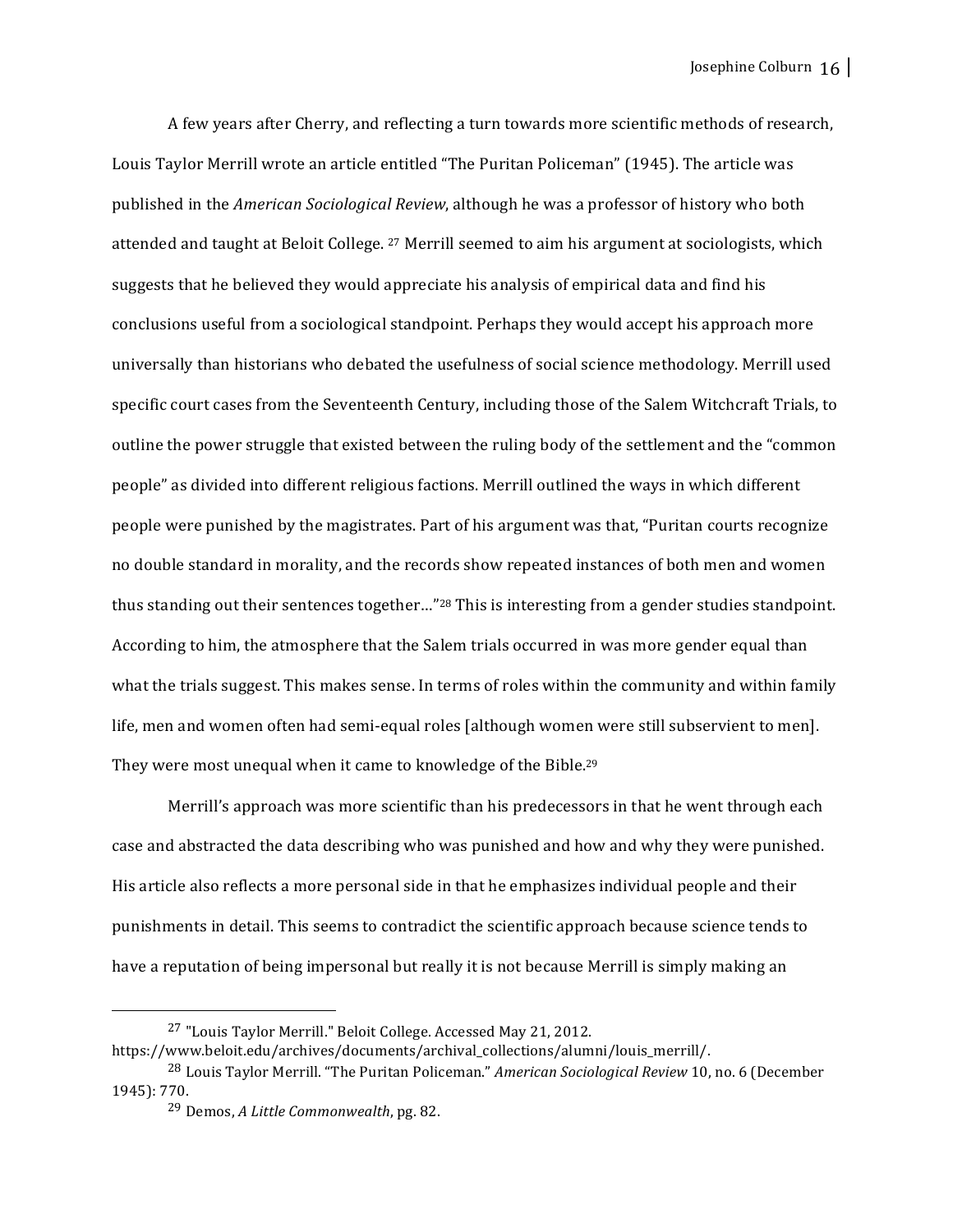observation based on his collected data. Merrill is also significant because he made mention of gender as it related to the trials, though he chose to ignore the gendered landscape that produced the data he was examining.

Four years after Merrill's article was published, Marion Starkey wrote a book titled *The Devil in Massachusetts* (1949). Starkey constructed a narrative based on archival evidence, personal narratives/accounts and general background on the Seventeenth Century.<sup>30</sup> Starkey is unique because she is a woman writing about the trials. In fact, she is one of the earliest women to examine the trials. According to Starkey, the trials were caused by some little girls who were influenced by older girls with no other outlet for their fears than to accuse others of witchcraft.<sup>31</sup> Starkey herself identified her work as being in response to authors such as Charles Upham [not to be confused with Reverend Upham] and Winfield Nevins. She claimed to have "uncovered a number of vital primary sources [of] which they seem to have been ignorant" and that she has attempted to construct a dramatic account allowing "the characters [to] speak for themselves..."<sup>32</sup> In doing this, Starkey set herself apart from previous authors because she offered a very close examination of the trials. However, she also based some of her research on the work of previous authors, including Kittredge's article cited above. Starkey's monograph is in tune with the practice of looking at individual people and cases. She even specifically looks at Tituba, who is also mentioned in multiple other works.

A few years after Starkey's work appeared in print and coming on the heels of the McCarthyism Red Scare, Arthur Miller wrote *The Crucible* (1952), an iconic play that chronicled the life, witch trial and then execution of John Proctor. Miller's play includes many of the more well known, actual participants in the trials such as the Proctors, Tituba, Abigail Williams, Samuel Parris,

<sup>30</sup> Marion Lena Starkey. *The Devil in Massachusetts: A Modern Inquiry into the Salem Witch Trials.* New York: A.A. Knopf, 1949.

 $31$  Starkey, 14.

<sup>32</sup> Starkey, 16-17.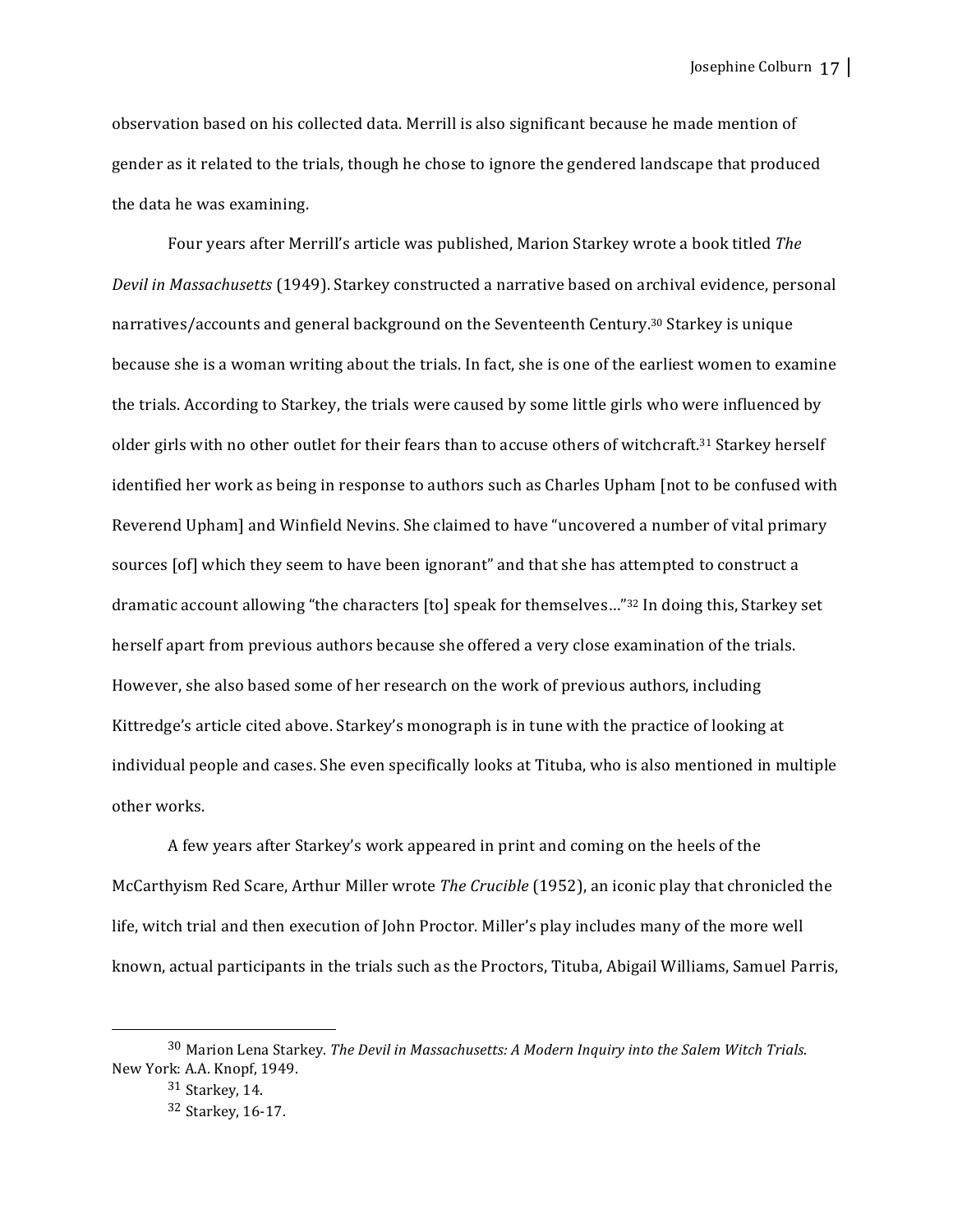both Anne Putnam's [the mother and daughter who had the same name], Rebecca Nurse and Giles Corey. The 1996 edition of the play includes an introduction by Christopher Bigsby, a professor of American studies at the University of East Anglia. The play itself explores the themes of both sexuality and fear. It is also a reflection of what was going on during that time period which was the era of McCarthyism. McCarthyism targeted anyone who was different including those who seemed to deviate from sexual norms [such as homosexuals] and those who did not agree with McCarthy methodology for finding said people. All who fit into those categories were labeled "Communist" and persecuted.<sup>33</sup>

In the introduction to that 1996 edition of Arthur Miller's play, Christopher Bigsby discussed what inspired Arthur Miller and the historical works that he used. One was Marion Starkey's book noted above. Bigsby noted Starkey's notion that Salem had wider implications significant beyond the seventeenth century specifically the connections to the McCarthyism trials. Starkey insisted that the witch hunt had been "revived...on a colossal scale by replacing the medieval idea of malefic witchcraft by a pseudo-scientific concept like 'race', 'nationality' and by substituting for theological dissension a while complex warring of ideologies." $34$  This is important because it was coming on the heels of World War II, and the Holocaust. Also this play was first produced after the peak of Anti-Communism in an era of tension pitting capitalist against communist ideologies. This was still a time of immense fear, much like the climate that the trials took place in. For Miller, *The Crucible* and the Salem trials were a way of expressing his feelings about what had been going on with McCarthyism without having to have too much fear of repercussions. The trials were distant enough that they weren't connected to McCarthyism and yet they were obviously relevant to the modern audience. This is a trend that was also seen with Esther Forbes' novel. It is the trend of the trials being used to interpret contemporary issues.

 33 D'Emilio, 293.

<sup>&</sup>lt;sup>34</sup> Christopher Bigsby. Introduction to *The Crucible*, by Arthur Miller. New York, NY: Penguin Books, 1996. Pg. xi-xii.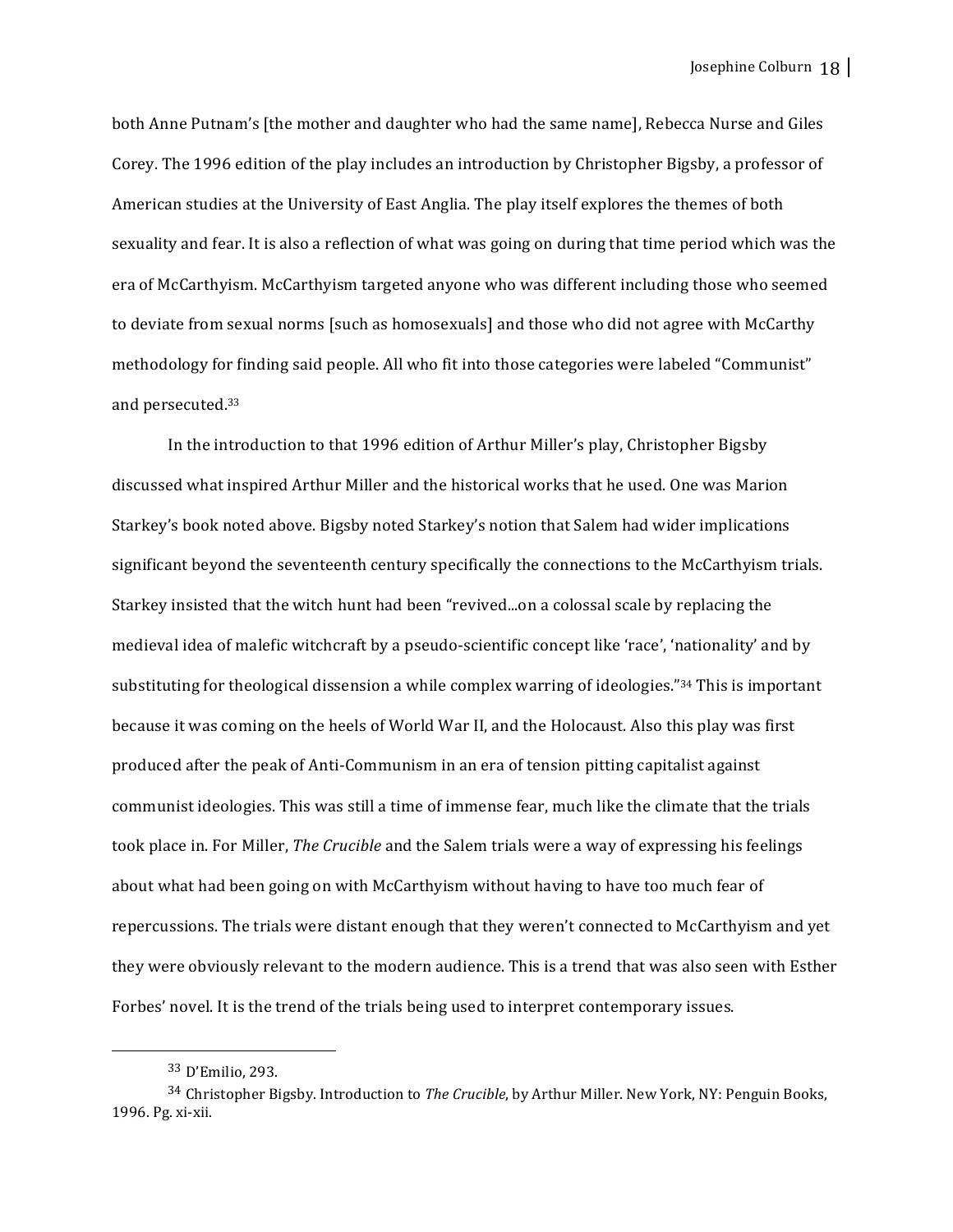It is easy to draw parallels between the McCarthyism of the late 1940s and early 1950s, and the witch-hunt that occurred in Salem during the early 1690s. Miller used the trials and the character of John Proctor to make this connection: "People were being torn apart, their loyalty to one another crushed and... common human decency was going down the drain."35 These were Miller's own words when describing the parallel between Salem 1692, and the United States in 1953. It was very true. Miller's hero, John Proctor made the choice to die rather than give the names of other so-called witches. Miller himself went through a similar experience when he was called to testify in front of the House Un-American Activities Committee (HUAC) [in 1956] and was pressed to give the names of many of his friends and associates as "enemies of the state" or "communists" or be labeled himself as such.

"*The Crucible*" Bigsby observed, " is a play about the seductive nature of power and that seductiveness is perhaps not unconnected with a confused sexuality."<sup>36</sup> In the play, Abigail Williams was one of the main accusers. She had an affair with John Proctor and was jealous of the fact that he did not want to leave his wife. He in turn was a man who did not openly speak about the dangers and evils of witchcraft, nor was he rash in his own condemnation of witches. This made him susceptible to accusations of witchcraft. This draws direct parallels with those called to testify in front of HUAC. Those who did not give the names of communists were automatically assumed to be guilty themselves and were often "black listed" and restricted from owning homes, gaining employment or at the very least from getting any promotion in their job. It was not as extreme as John Proctor's fate, but still crippling.<sup>37</sup>

Much like Forbes did in her novel, Miller's play depicted Abigail Williams as a sexual being. Unlike Miller, Forbes specifically emphasized the double standard in terms of societal expectations

 $35$  Bigsby, xv. It is unclear where Bigsby got this quote from. He had several excerpts in the introduction from what seemed to be an interview of Arthur Miller but there is no citation for it. 36 Bigsby, xviii.

 $37$  On a side note, the Rosenbergs were actually executed as a result of the HUAC trials. However, it was not as prolific at the executions at the Salem trials.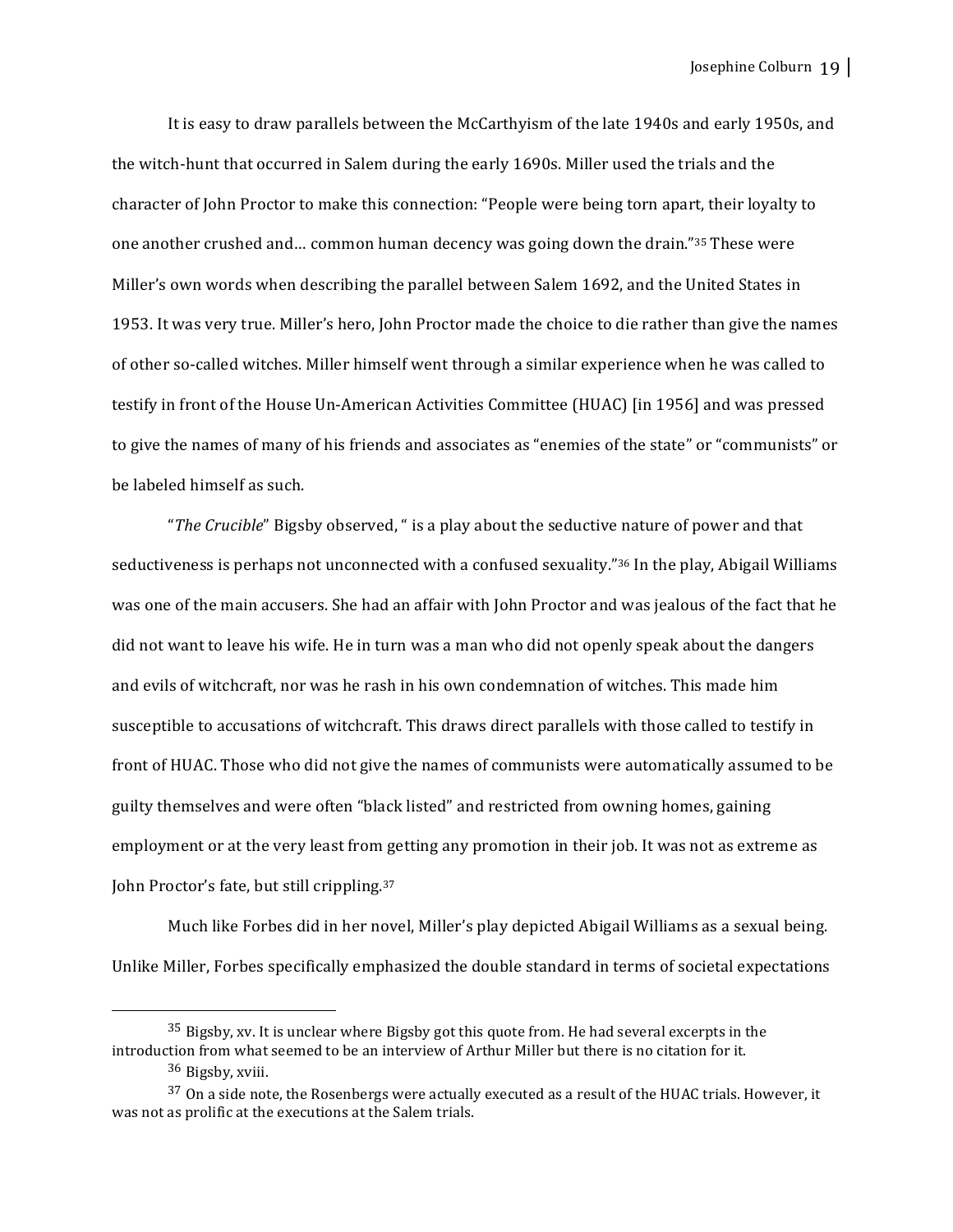of sexuality. Miller, however, portrayed Abigail as a lovesick and vindictive harlot. Miller's play included a line that would have been deemed as scandalous by Puritan standards: "I know how you [John Proctor] clutched my back behind our house and sweated like a stallion whenever I come near!...you loved me then and you do now!"<sup>38</sup> Abigail, like Doll Bilby, was not a traditional Puritan woman. She was portrayed to be this young woman who flirted publically and went to any length to attract John Proctor. This is interesting because Abigail was strong willed as well and the antagonist of the play. It was somewhat contradictory because on the one hand, Miller seemed to argue that the McCarthy trials were wrong. On the other hand he also seems to advocate this ideal of chastity that McCarthyism was touting. Women who did not conform to certain 1940s and 1950s ideals like domesticity were seen as subversive and suspicious.<sup>39</sup>

Proctor was a man who spoke against some of the methods of the trials. In *The Crucible* he asks what proof the accusers had against Sarah Goode. When he was told of the evidence against the woman, which was that she could not recite the Ten Commandments, Proctor showed doubt toward the witch hunting process.<sup>40</sup> This is important because Miller was making the point that Proctor did not agree with the methods that the courts were using to prosecute witches. Again, there seem to be many parallels between the trials and the HUAC trials.

In terms of gender analysis, Miller did not portray the young women involved in the trials in a positive light. It seems more like he was blaming the system that these girls were in rather than the girls themselves. Post war gender roles were being re-defined once again. Women were being asked to go back into the home and capitulate to their men. Puritan ideology was much the same. Women were also held to an impossible virtuous standard by the McCarthy administration. Many believed that Puritans also held women to that kind of standard [although that has been proved

<sup>&</sup>lt;sup>38</sup> Miller, Arthur. *The Crucible*. New York, NY: Penguin Books, 1996. Pg., 21.

 $39$  Richard M. Fried, ""What Do You Think of Female Chastity?" Disloyalty in American Politics." In *Nightmare in Red: The McCarthy Era in Perspective*, 59-86. New York: Oxford University Press, 1990.

 $40$  Miller, 55.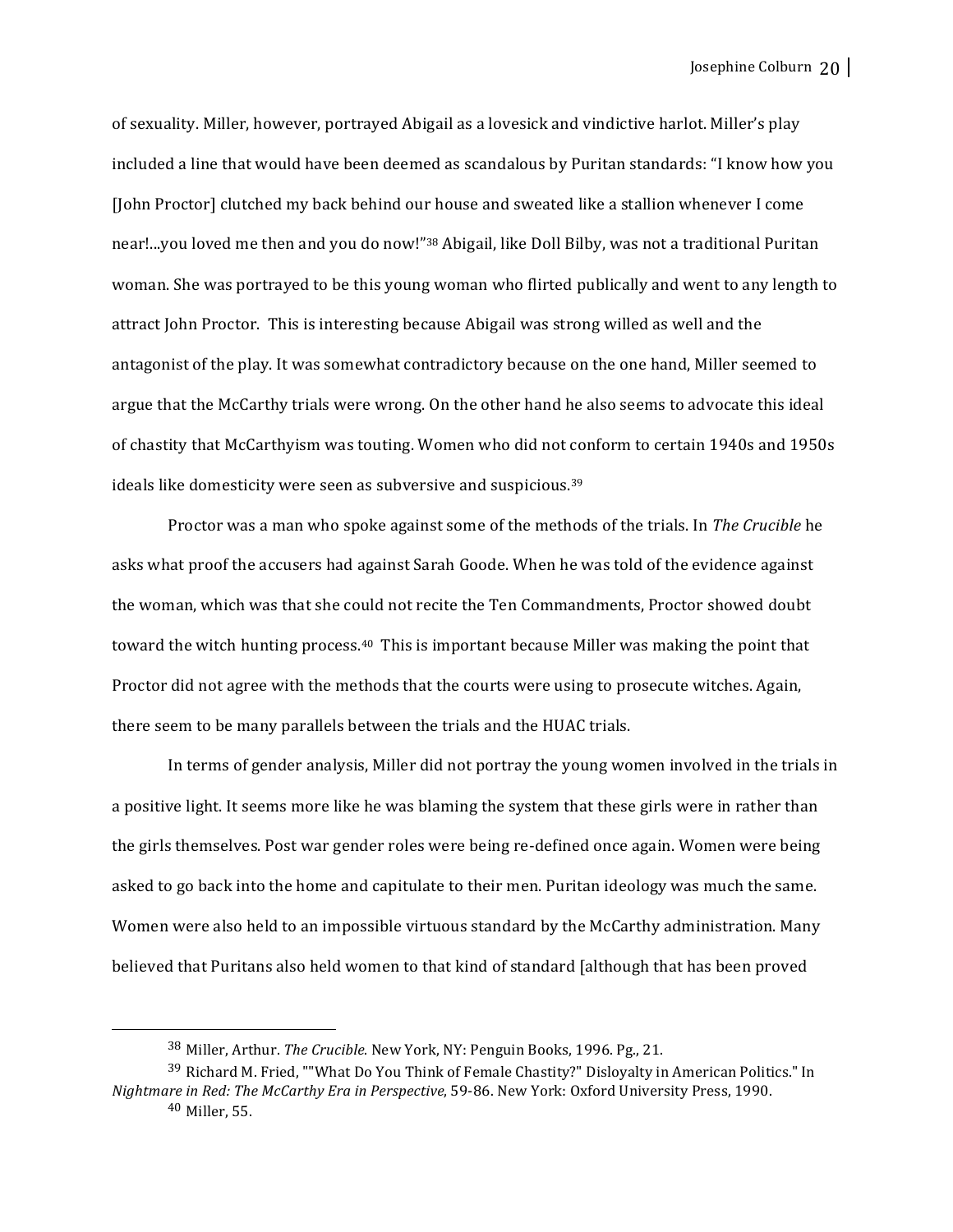false]. For Miller, the girls who were accusers alongside Abigail Williams were followers who conformed to her agenda. By portraying them in negative light it seems like Miller was saying that this conformity was a bad thing and that if they had fought against Abigail then the trials would not have reached the extremes that they did.

Miller also changed some of the historical events, at least the order of them to make them more dramatic. The important aspects though are that Tituba, the slave, [incidentally referred to as the "Negro" slave in the play] is also included and somewhat accounted for. Also, it is significant that Miller based the events that were portrayed in the play on the actual events that took place during the trial. From a historical point of view, it may be hard to see the relevance of *The Crucible*. After all, most academics know how to do the research themselves and draw their own conclusions. However, there are those who are not ensconced in the world of academia and get much of their historical information from popular culture such as Miller's play.

In 1957, a few years after Arthur Miller's iconic play, Richard Beale Davis wrote an article that talked about the role of the devil in Virginia during the Seventeenth Century. "The Devil in Virginia in the seventeenth century" discussed the absolute power that belief in witchcraft and the devil had over seventeenth century Virginians. Davis brings up Alexander Whitaker, stating that "Whitaker was a Puritan clergyman, and his comments remind us that the theology of the period, especially as interpreted by the Puritans, more than accepted a belief in witchcraft."<sup>41</sup> This is something that most historians and literary scholars would not debate. Davis based much of his analysis on the writings of Puritan ministers such as Cotton Mather. Thus far, there seems to be a common theme of using these ministers as historical sources no matter what discipline one is coming from. Towards the beginning of the twentieth century the ministers were used somewhat naively as simply illustrating Puritan ideology. Although still used that way, scholars and writers in

<sup>&</sup>lt;sup>41</sup> Richard Beale Davis. "The Devil in Virginia in the Seventeenth Century." The Virginia Magazine of *History and Biography* 65, no. 2 (April 1957): 135.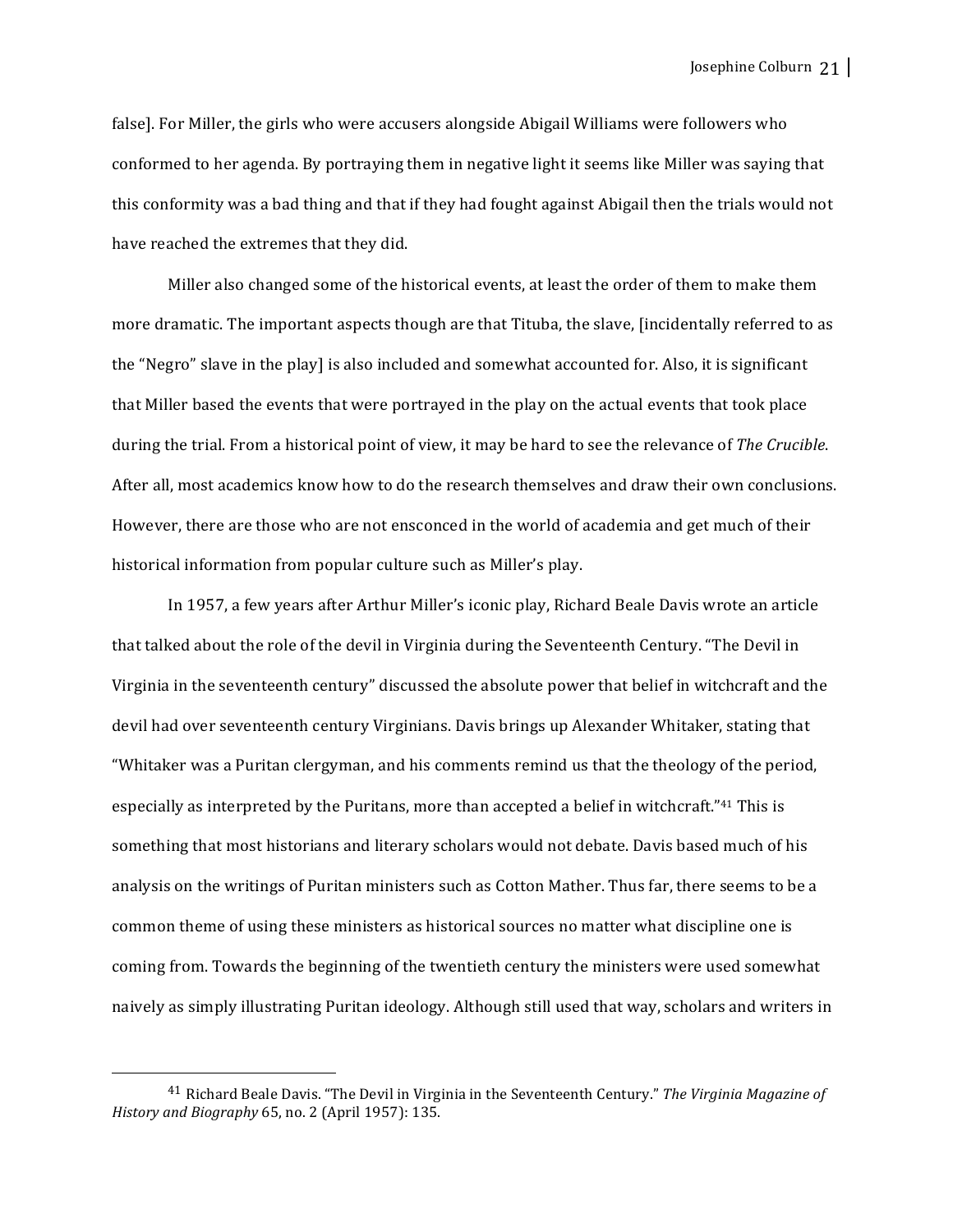the second half of the century seem to be looking more critically at the ministers themselves as well as at their works.

Much like Merrill and Starkey both, Davis' goal was to show that witchcraft was prevalent during the seventeenth century and the Salem incidents were not necessarily unique. Davis did not employ gender-based analysis, which, in some ways makes sense as feminist theory was not quite emerging as a popular lens through which to view history. However, like some of the other scholars considered in this paper, he did use different asides to convey a point about the women involved in the trials. For example, "whenever she [Goody Wright] lost her temper, it is probable that she at least presented to possess these powers."<sup>42</sup> This comment suggests that an angry woman was the same as a witch. Much of Davis' analysis provided examples that painted women as mystic creatures whose fury was so powerful it seemed to invoke magic. What is equally significant is that Davis pointed out a major difference between the Salem trials and the witch trials that had occurred in Virginia prior to 1692. The major difference was that in previous witch trials, women served on some of the juries.<sup>43</sup> In the Salem cases, men were the ones who were making the rulings. Women were witnesses, accusers, and sometimes examiners [of accused witches' bodies] but they never had a say in the final decision.

Davis never addressed why Salem was so different. In fact, in many ways it is hard to see why the Salem trials themselves were singled for be examination in both the academic and popculture spheres. In reality, Davis' article only slightly touched on the Salem trials. For the most part he talks about other trials. Perhaps this is because some of the conclusions that he drew could not be applied to Salem. For example, Davis argued that the fact that people could sue for defamation did not seem to have been a right that the people in Salem had at the time of the trials. Davis seemed to parallel what many of the other people who have been discussed in this essay have been

<sup>42</sup> Davis, 141.

<sup>43</sup> Davis, 145.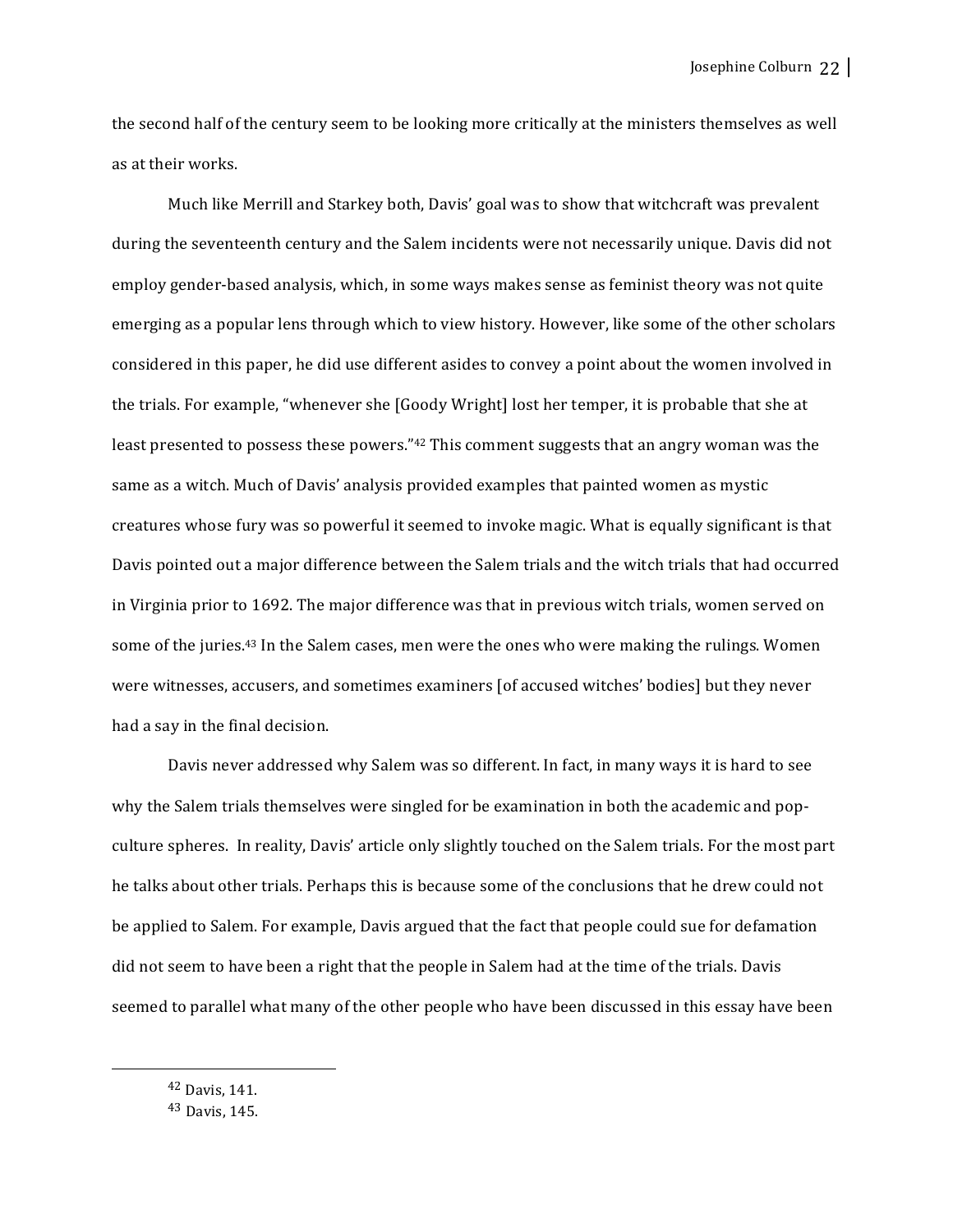talking about. Each, even Forbes and Miller, based a lot of their information on the writings of Cotton Mather and his contemporaries. In addition, each of these works was done prior to the cultural revolution which took place not only in the academic world of history but also in the world of literature and pop-culture in the 1960s. The cultural turn was important because it moved the study of history from being focused on empiricist data to an analysis of people and their thought processes and stories.

In 1970, John Demos wrote an article entitled, "Underlying Themes in the Witchcraft Trials of Seventeenth-Century New England." Demos decided to take a social sciences approach to history by way of anthropology which is a reflection of the historiographical field's turn away from predominantly empirical methods and its re-focus on the human aspect, while still using some scientific methodology. This is part of the legacy of the cultural turn that took place in the 1960s, which made room for new approaches to both history and these trials in particular. According to Demos, "...the anthropological work is far more analytic, striving always to use materials on witchcraft as a set of clues or 'symptoms'. The subject is important not in its own right but as a means of exploring certain larger questions about the society."<sup>44</sup>

Demos looked at the empirical data including the division of males and females accused as witches, their marital status and their ages. He also did this with those who were accusers and those who were witnesses.<sup>45</sup> In interpreting this data, Demos drew upon other pieces of evidence to support his claims. For example, he found that there were a high number of male witnesses. To account for this, Demos said that if a person studies trial records from the seventeenth century then they will see that men tended to take a more "active part in legal proceedings of any type."<sup>46</sup> This actually connects with what Forbes had been emphasizing with the idea that women, even in this

<sup>&</sup>lt;sup>44</sup> John Demos. "Underlying Themes in the Witchcraft of Seventeenth-Century New England." The *American Historical Review* 75, no. 5 (June 1970): 1312.

<sup>45</sup> Demos, 1315-1316.

 $46$  Demos, 1316.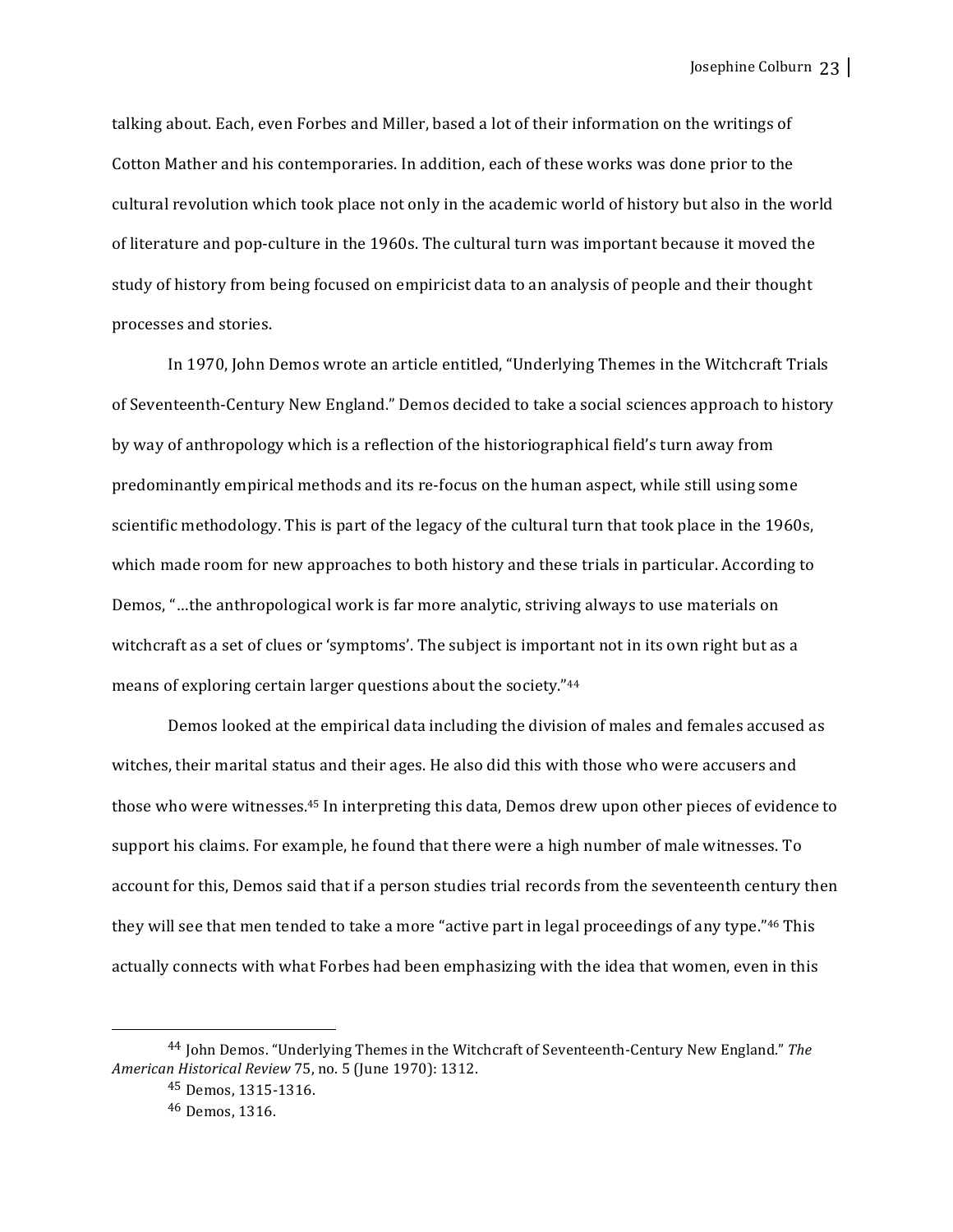Josephine Colburn 24

situation where women were such major parts of the event, did not have an active role in legal proceedings. 

Demos also used empirical data of age ranges of the accused, accusers and the witnesses to draw conclusions about the relationship between the accused and the accusers. He found that "the witches themselves were chiefly women of middle age and the accusers were girls about one full generation younger...it is quite probable that adolescent girls in early New England were particularly subject to the control of older women, and this may well have given rise to…resentment."<sup>47</sup> In this case, Demos used empirical data that gave him the ages of those involved in the trials to create a context within which the accusers would have been operating. Demos tended to reference specific cases such as Mercy Short and Sarah Good as well as Glover and Martha Goodwin. These particular situations were referenced to argue the idea that the "accusations began after some sort of actual quarrel."<sup>48</sup> Demos' conclusions were that the girls who were accusers were acting out their own pent up aggression. Demos recognized, however, that this conclusion is limited since generations of people reached adulthood in Puritan New England without becoming accusers of witchcraft, thus the people cited in this case cannot represent a whole.

Demos did not address the question of gender specifically. This is slightly surprising considering the fact that it was 1970, and gender analysis was beginning to emerge. Unlike Kittredge and Merrill, Demos did tend to stick closely to the cases from New England. Although Demos did not clearly talk about gender, he did follow the example of his literary and historical predecessors by covertly mentioning the issue of gender. Demos looked at the way in which young women were raised as a cause of their aggression. This is more than had been previously done in that he examined the cause of the young women's discomfort versus passing judgment on them,

<sup>47</sup> Demos, 1318-1319. 

<sup>48</sup> Demos, 1321.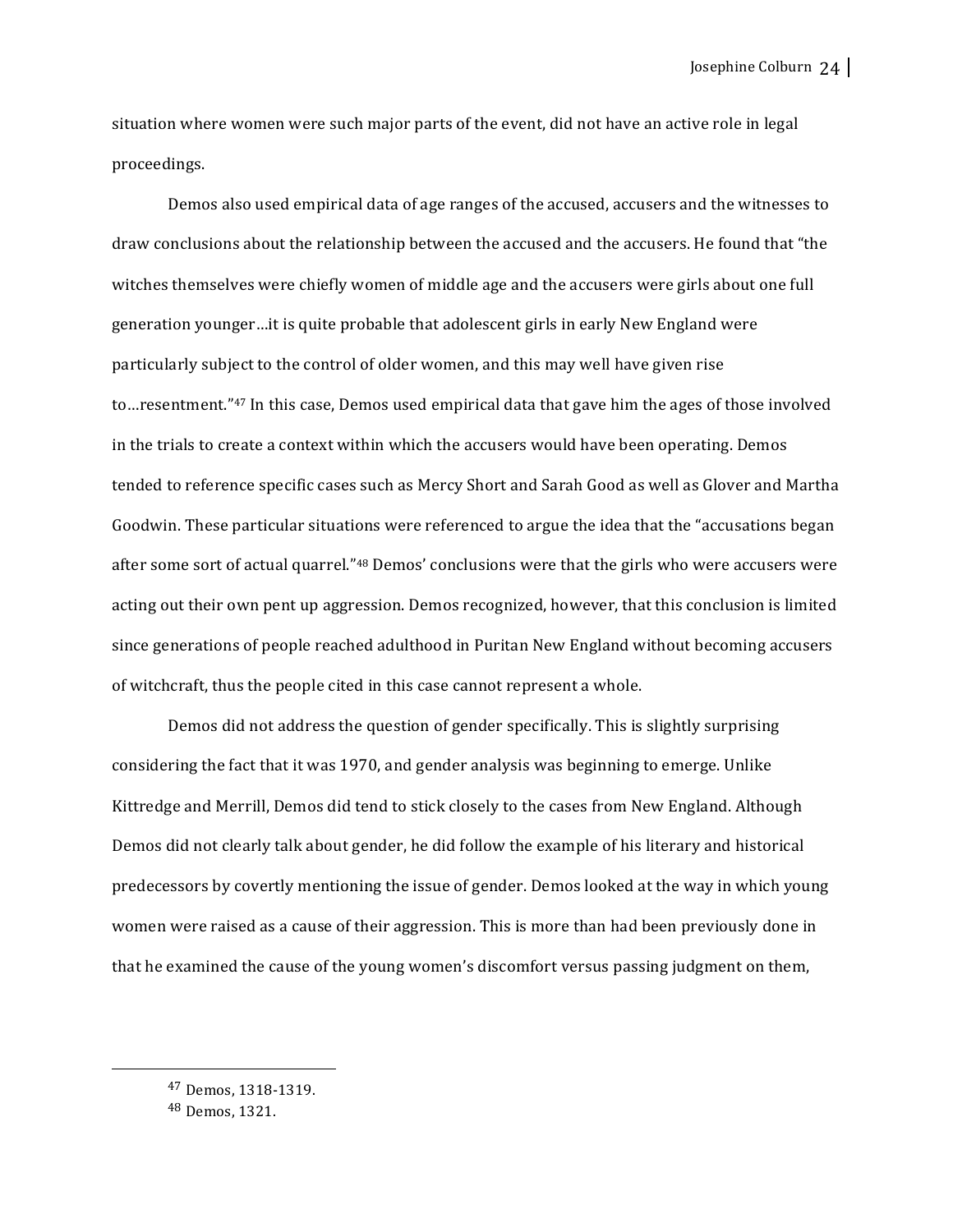Josephine Colburn 25

which Starkey, Davis and even Forbes and Miller had previously done. In this way, Demos did actually address the gendered expectations of the society that existed in Salem at the time.

People who were studying the Salem Witchcraft Trials were beginning to ask new questions and take a different look at the trials. This was in part due to the emergence of postmodernism. Although not in full swing yet, postmodernism was beginning to rise with the increase in feminist theory. Postmodernism asked new questions of sources and texts and also opened the door for new approaches which is why it emerged along the same time as feminist theory as it pertains to the study of history. This new approach emerges because historians, particularly those interested in women's history were not happy with the unequal representation of men and women in history. Historians began to realize that there needed to be a new approach to studying women because just as people of different races had vastly different experiences throughout history, so did people of different genders. This concept would be more fleshed out in the 1980s when historians like Joan Scott would write about the need for and methodology of gender analysis.<sup>49</sup>

Paul Boyer and Stephen Nissenbaum published a work called *Salem Possessed* in 1974. In this work, they took a new look at some of the trial documents and other pieces of evidence from the Salem trials. This also included the story behind Samuel Parris and a chapter entitled "1692: Some New Perspectives." They made an important observation: "Salem witchcraft. For most Americans the episode ranks in familiarity somewhere between Plymouth Rock and Custer's Last Stand...As a dramatic package, the events of 1692 are just too neat, highlighted but also insulated from serious research by the very floodlights which illuminate them."<sup>50</sup> Boyer and Nissenbaum seemed to argue against using the popular culture sources that have popped up as credible sources.

Boyer and Nissenbaum, like Demos, asked questions about the children and how they were raised. For them, it was the adults who manipulated the situation that turned into the Salem

<sup>&</sup>lt;sup>49</sup> Joan Scott, "Joan Scott: Excerpts from Gender: A Useful Category of Historical Analysis." In *Historians on History: Readings*, by John Tosh, 141-49. Harlow, England: Pearson Longman, 2009.

<sup>50</sup> Paul S. Boyer and Stephen Nissenbaum. "1692: Some New Perspective". *Salem Possessed; the Social* Origins of Witchcraft. Cambridge, MA: Harvard University Press, 1974. Pg. 22.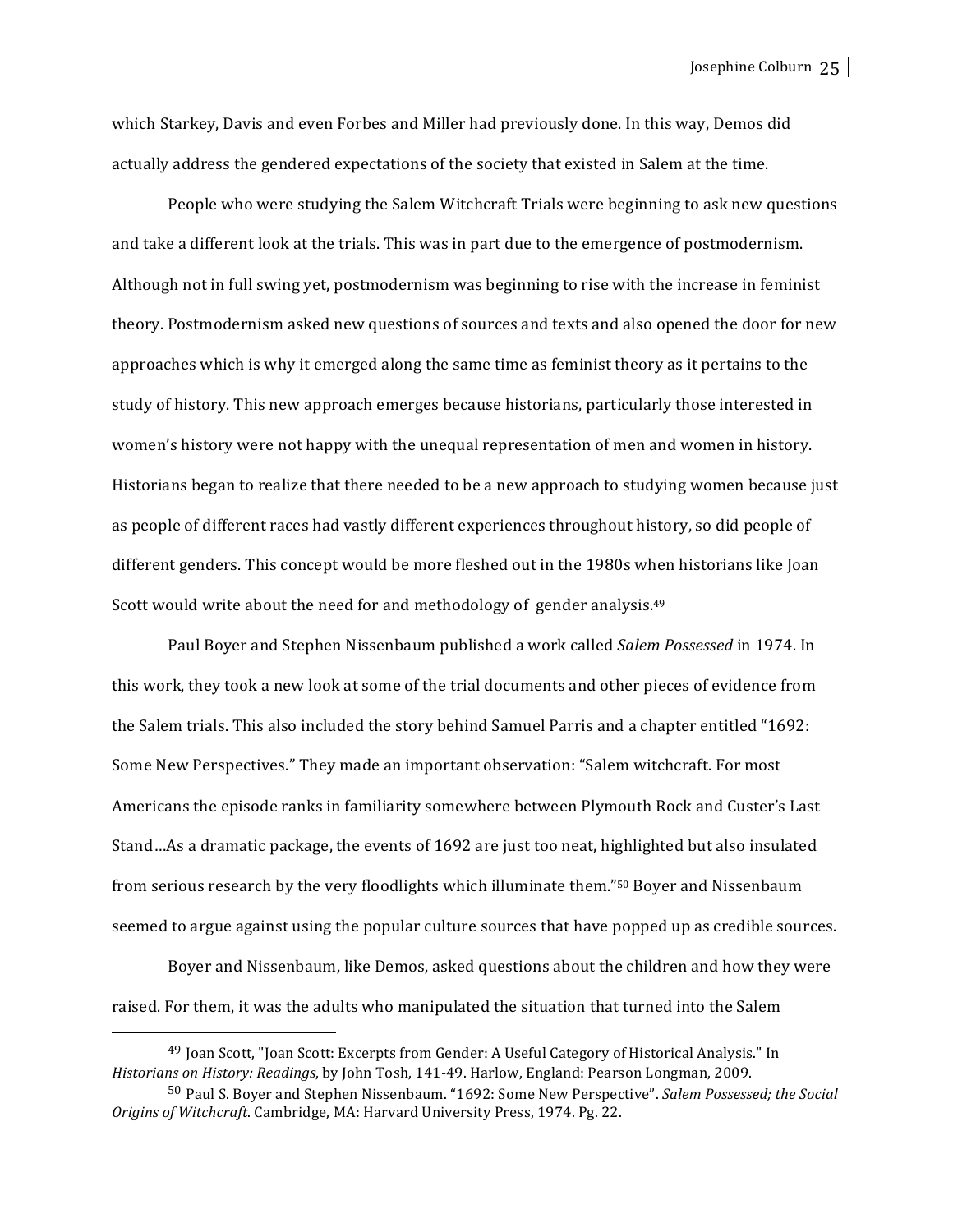Witchcraft Trials. They also quote Cotton Mather [a consistent source] who apparently said the outbreak was due to "the 'conjurations' of thoughtless youths, including, of course, the suffering girls themselves." $51$  Boyer and Nissenbaum argue that it was the adults and not the children who "determined...the direction the witchcraft accusations would take; it was they, it seems, who first concluded that witchcraft was even in the picture at all."39 This was not an approach that had really been taken before. Boyer and Nissenbaum were asking historians to look at the accusers as more than victims of witchcraft and to look to the parents for the true sources of accusations. This is interesting in that it would have been a good reason for them to do a gender analysis of the trials. They could have looked at parenting roles and the impact that specific gender roles had on the girls who were involved in the trials. At this point, they had the tools to do so. Yet, they chose not to.

Demos focused on "big picture" ideas and conclusions while Boyer and Nissenbaum returned their focus to individuals as well as to some major thematic issues. The same year that Boyer and Nissenbaum published *Salem Possessed*, Chadwick Hansen wrote an article called "The Metamorphosis of Tituba, or Why American Intellectuals Can't Tell an Indian Witch from a Negro" (1974). This was a very important article because Hansen chose to look at the way in which a singular woman was addressed in different works about the Salem Witchcraft Trials. Tituba was one of the first women to be accused of being a witch in Salem. She was slave to Samuel Parris and was the first to confess to being a witch yet very little is known about her. In fact, and this is part of Hansen's point, even the way in which her race was portrayed changed over time.

Hansen began with the statement that Tituba "appears in the seventeenth century court documents and contemporary narratives."<sup>52</sup> According to those same documents, Tituba is always described as an Indian, although the spelling of her name varied. Hansen references John Hale who, around 1702, referred to her as the "Indian Woman" who assisted in "occult experiments" that

<sup>51</sup> Bover and Nissenbaum, 23.

 $52$  Chadwick Hansen. "The Metamorphosis of Tituba, or Why American Intellectuals Can't Tell an Indian form a Negro." The New England Quarterly 47 no. 1 (March 1974): 4.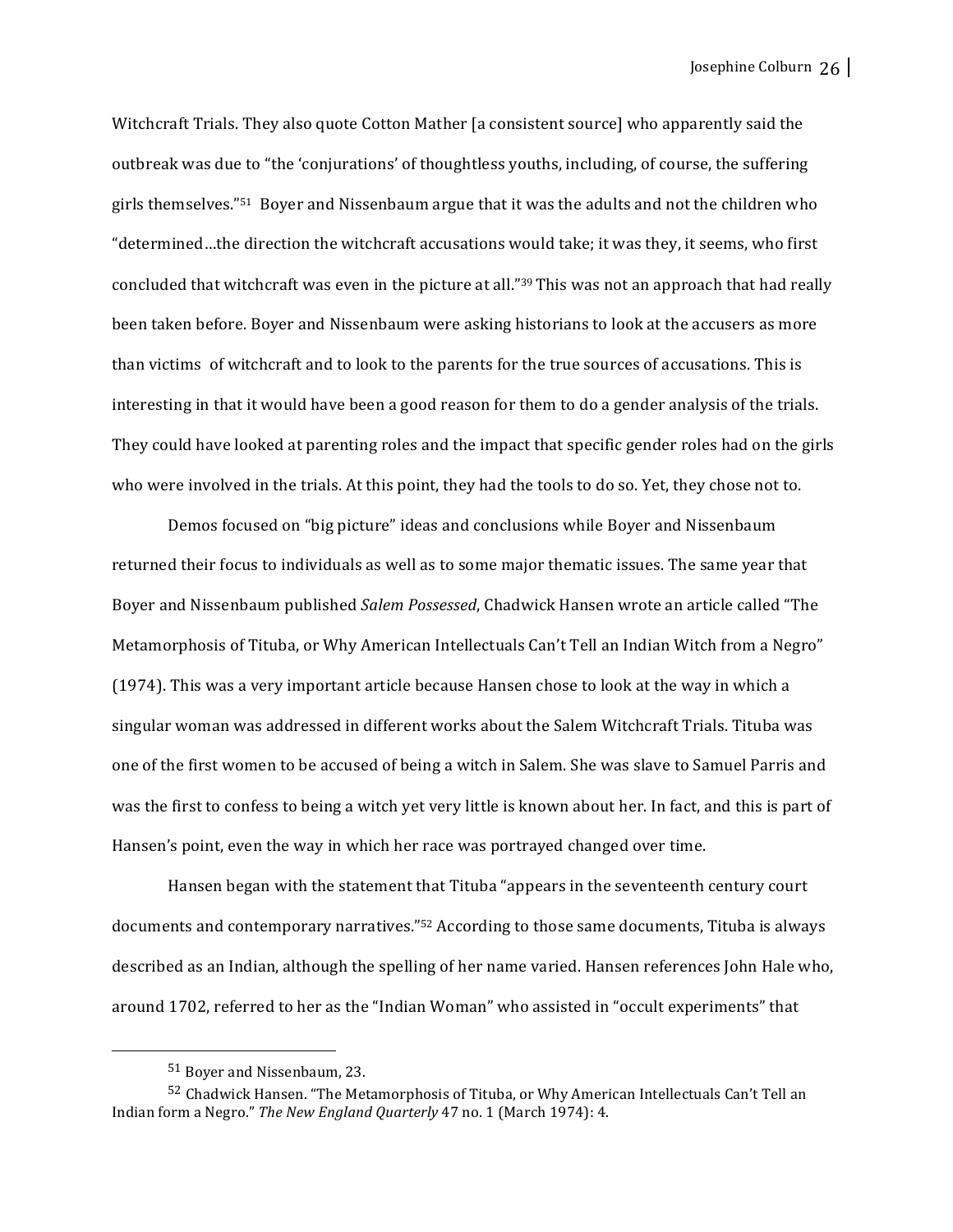began the Salem trials.<sup>53</sup> Moving to the Nineteenth Century, Hansen references the Reverend Charles W. Upham [whom other scholars had also referenced] who suggested in his work, *Salem Witchcraft* (1867) that the magic practiced by Tituba was not English magic [which had been presented in the court documents from the Seventeenth Century] but "Indian" magic. $39$ Interestingly there is no contestation of the assertion that Tituba did practice some type of magic. From Mather to the fictitious works of Forbes and Miller, Tituba was always assumed to be a witch. This makes sense. She has always been connected with nature and up until this point she was also connected with magic and mysticism. Tituba's unique race in the sea of Puritan "white" people and her status as a slave [which was rare in Salem] meant that she held a great air of mystery and therefore was easily a scapegoat for fear. Hansen deviated from Porter's earlier analysis of the change in the portrayal of Tituba's race because he was arguing the opposite of Porter: that there was no basis for the change in the portrayal of Tituba's race that took place over time.

One year after Upham's narrative, Henry Wadsworth Longfellow wrote *Giles Corey of the Salem Farms* and in Act I, Scene III of that play, the script refers to Tituba as the "half-Indian" meaning that she had an "Indian" mother and a "black" father.<sup>54</sup> Hansen argues that, although Longfellow's play was not particularly popular, it did become a source for other authors. Thus, this was one of the ways that Tituba's race was changed. The idea of Tituba being "half-Indian and half-Negro" remained until the 1950s when historians and dramatists "emphasized the Negro half of her by endowing her with invented characteristics which seemed to them appropriate to a Negro."55 Hansen cited John Fiske who described Tituba as being of "low intelligence."<sup>43</sup> Even Marion Starkey, whom Hansen also quoted described Tituba as "half-savage" and as a person who was "lazy."<sup>44</sup> These are attributes that are not flattering and they are reflective of a culture that still viewed

 $53$  Hansen, 5

 $54$  Hansen, 6.

 $55$  Hansen,  $7.$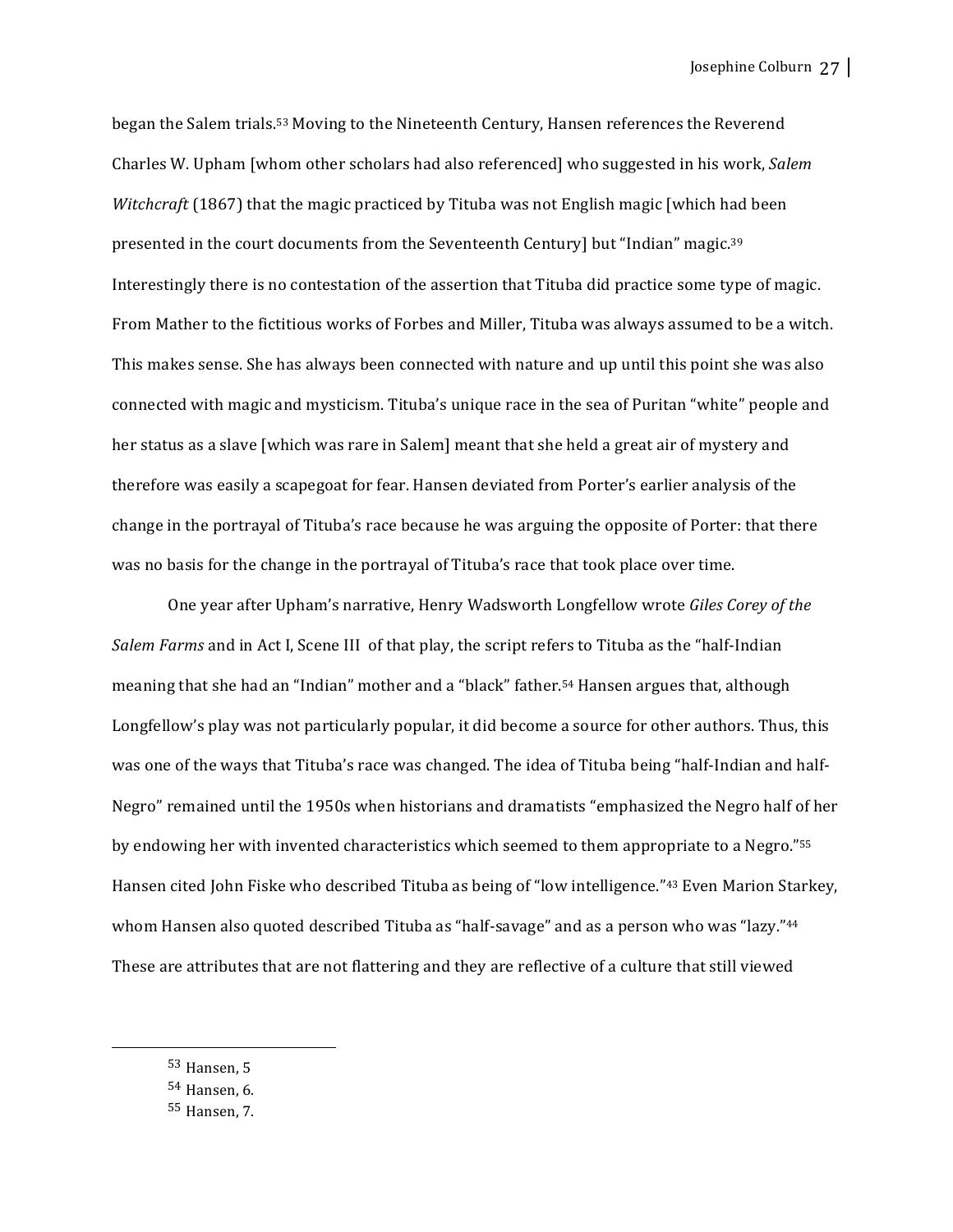African Americans through a lens of racism. This is not something that Hansen pointed out specifically, although he did not agree with many of the previous portrayals of Tituba's race.

Hansen refuted many of the changes in the portrayal of Tituba by citing the idea that there is no evidence to support any of these changes. In fact, he even criticized-the sister discipline of sociology, stating that "...unless the sociologist is aware of this [the different criteria used by sociologists and historians to determine relevant facts] when he borrows from the work of historians, he runs the risk not only of writing second-rate history but second-rate sociology as well."<sup>56</sup> This was Hansen's response to people like John Fiske who used racial generalizations to portray Tituba without evidence to substantiate those impressions of this shadowy figure who is barely present in the historical record. The last aspect of Tituba's identity as an "Indian" was erased with Miller's *The Crucible* that was previously discussed in this paper. In Miller's play, Tituba is known as the "Negro slave."<sup>57</sup> Interestingly, Hansen criticizes John Demos for calling Tituba a "Negro slave" and cites him as an example of historians paying "more attention to each other than to primary source material."<sup>58</sup> Demos does not seem to cite anything specific that would explain why he labeled Tituba as such.

Hansen called for historians to stick to the primary evidence offered from the Seventeenth Century. This is evidence that Porter tried to address but not to the satisfaction of defining what race Tituba was. In 1976, Laurel Thatcher Ulrich did stick to the evidence and wrote "Vertuous Women Found: New England Ministerial Literature, 1668-1735." Her goal was different from Hansen's in that she was trying to show how women were viewed from a religious standpoint at the time that the trials took place. Her premise was that "well-behaved women seldom make history", which is her reasoning behind the popularity of the trials and people of the Salem Witchcraft

 <sup>56</sup> Hansen, 8-9. 

<sup>&</sup>lt;sup>57</sup> Hansen, 10.

<sup>58</sup> Hansen, 11.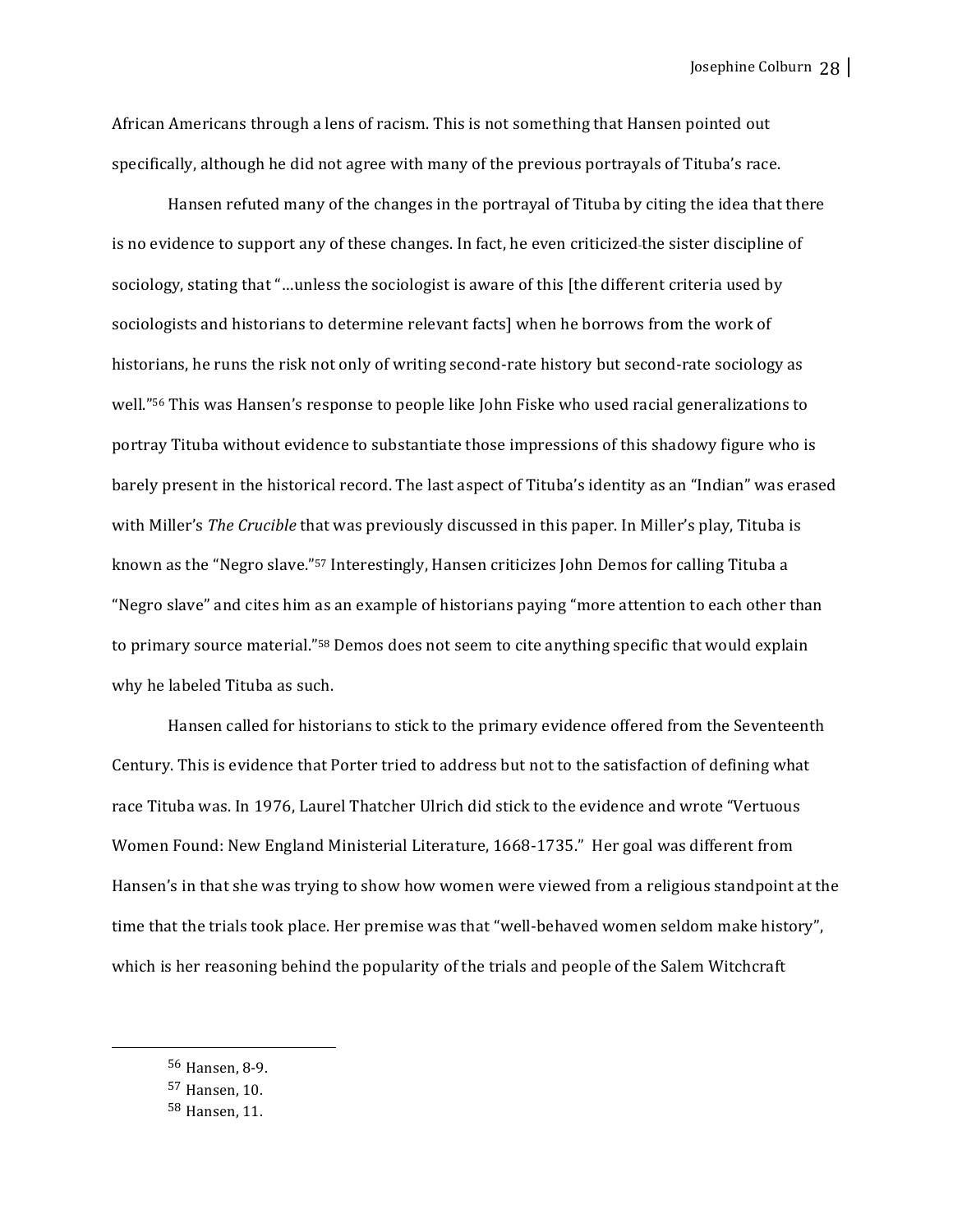Trials.<sup>59</sup> She writes also to challenge the assumption of Edmund Morgan that the Puritan wife was weak and could not be expected to do much.<sup>60</sup> The way that Thatcher Ulrich supported her ideas was through the writings and sermons of Cotton Mather, Thomas Foxcraft, Benjamin Wadsworth and more. Using these, in some ways Thatcher Ulrich refuted popular conceptions of how Puritan women were viewed. For example, she states that "a virtuous woman wrote" and one piece of evidence was Cotton Mather's funeral sermon for Elizabeth Cotton where "he drew from [her own] writings at several stages of her life." $61$ 

Thatcher Ulrich drew conclusions predominantly based on primary source materials. One conclusion that she came to was that "the marriage discourses support the implication of the funeral literature that women were expected to be rational as well as righteous, capable of independent judgment as well as deference, and as responsible as their spouses for knowing the word of God and for promoting the salvation of the family."<sup>62</sup> Essentially, Thatcher Ulrich argued that men and women were viewed as predominantly equal spiritually. Much like Kittredge, Thatcher Ulrich challenged general scholarship that had gone before her. She states that there is importance in a "narrow study" of the witchcraft trials and that there is a need to "move from static concepts like 'patriarchal New England society' to more intricate questions about the interplay of values and practice over time."<sup>63</sup>

As stated, Tituba was not only a prominent figure in the early days of the Salem Witchcraft Trials, since then she has also remained elusive. The only account that historians have of her life before, during and after the trials comes in the form of a literary novel by Maryse Conde. Maryse Conde was born in Guadeloupe in the French Caribbean and is a professor with a doctorate in

<sup>59</sup> Laurel Thatcher Ulrich. "Vertuous Women Found: New England Ministerial Literature 1668-1735." *American Quarterly* 28, no. 1 (Spring 1976): 20.

<sup>&</sup>lt;sup>60</sup> Thatcher Ulrich, 22.

 $61$  Thatcher Ulrich. 25.

 $62$  Thatcher Ulrich, 30.

<sup>&</sup>lt;sup>63</sup> Thatcher Ulrich, 40.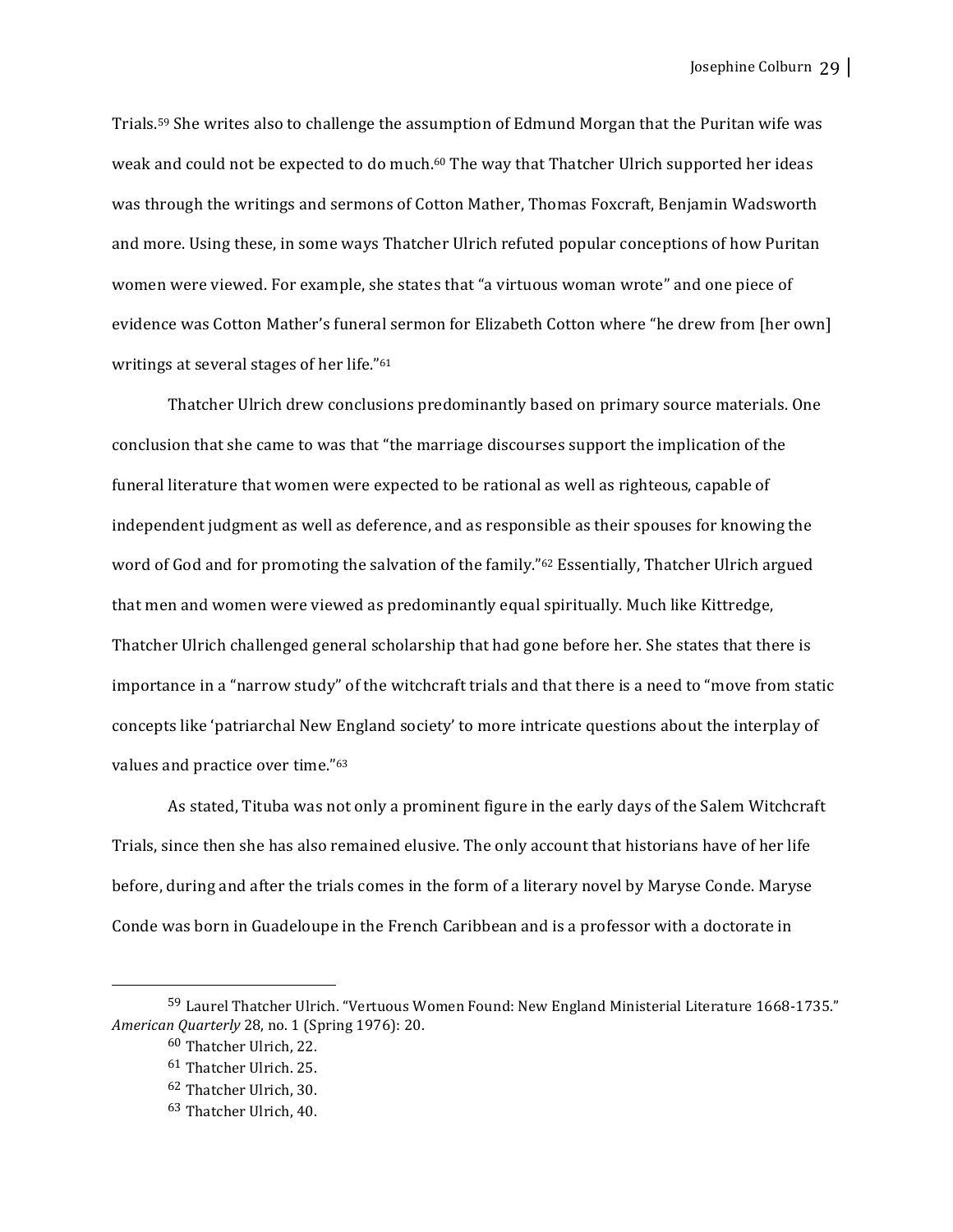literature. She has taught French Studies at Columbia University since 1995 and is currently on their faculty list.<sup>64</sup> First published in 1986, and then again in 1992, with an English translation by Richard Philcox, Conde's novel *I, Tituba, Black Witch of Salem* gives an account of who Tituba was as a human being. This novel begins with the fundamental assumption that Tituba is an African slave who was brought to Barbados. One of the major themes throughout the novel is sexuality. This is a theme that has been reflected previously in works of literature and theater that have been discussed in this paper already. Conde is very explicit with her feelings, and she begins her novel with the startling line "Abena, my mother, was raped by an English sailor..."<sup>65</sup>

Part of what makes this book so interesting is the very nature of Tituba herself. Conde creates her as a very sexual woman and takes the reader through Tituba's evolution from an innocent child to an old woman. When Tituba first meets the man who will become her first husband, Conde writes a passage that describes Tituba discovering her body's response to the man. "As I neared my pudenda, it seemed that it was no longer me but John Indian who was caressing me. Out of the depths of my body gushed a pungent tidal wave that flooded my thighs."<sup>66</sup> Tituba becomes a feminine figure who is in touch with her sexuality.

Tituba as constructed by Conde did not fit the general ideals of women [and slave women] specifically] from the seventeenth century that people in the twentieth century had. Tituba was sexual, she did not capitulate to her husband and she was not afraid of defining herself as a witch. Another thing that sets Conde's version of Tituba apart from other accounts is that she is willing to speak up. When she was first accused, Conde has Tituba asking " Why is it you pick on me as soon as it's talk of spells? What about your neighbors?"<sup>67</sup> Tituba was targeted, at least from Conde's view,

 $64$  "Department of French and Romance Philology." Department of French and Romance Philology. Accessed June 01, 2012. http://www.columbia.edu/cu/french/department/fac\_bios/conde.htm.

<sup>65</sup> Condé, Maryse. *I, Tituba, Black Witch of Salem*. Charlottesville: University Press of Virginia, 1992. Pg. 3. 

 $66$  Conde, 15.  $67$  Conde, 81.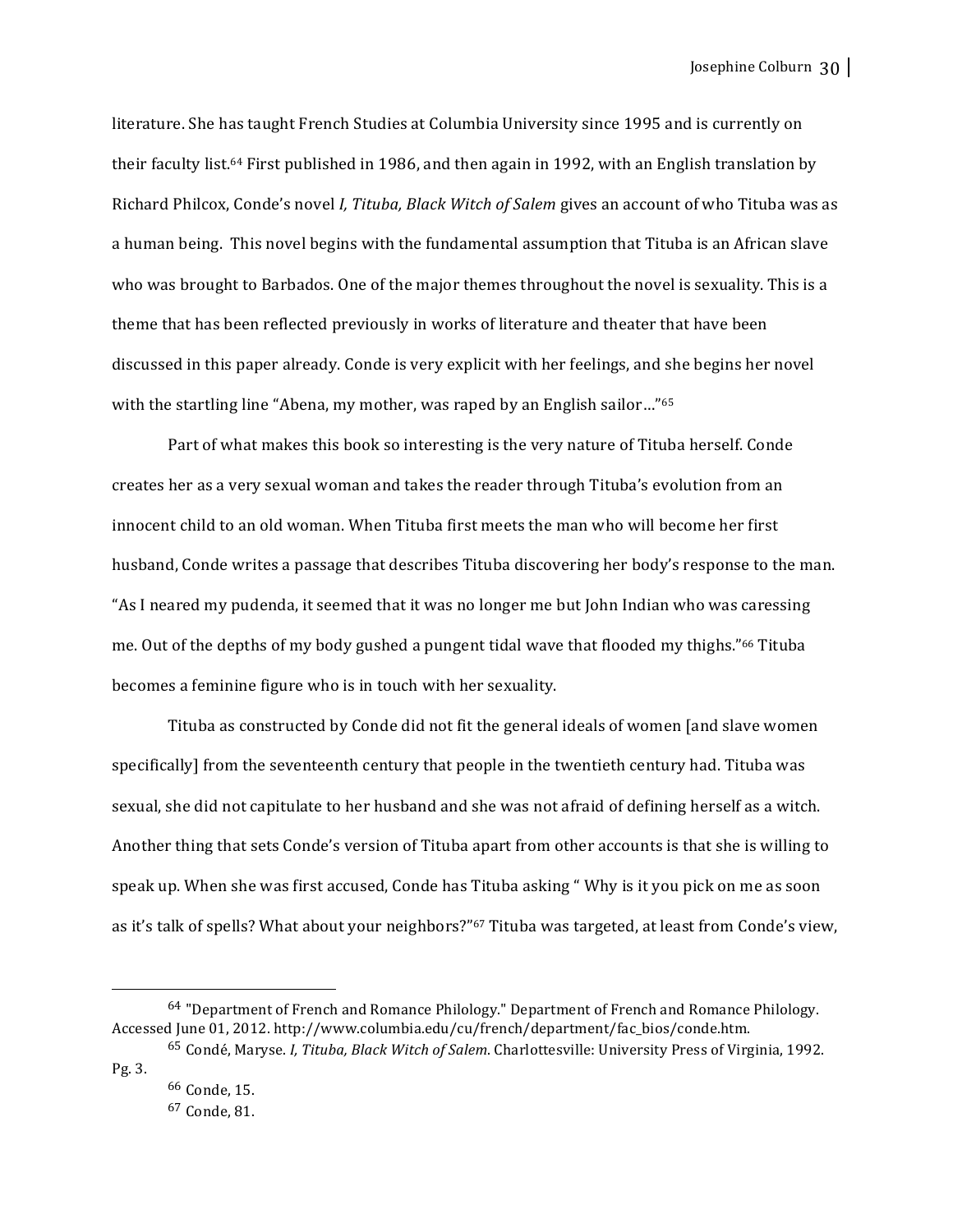because she was different and because she had knowledge of herbs and such. Conde's Tituba reflects a woman who is very confident in herself and very much so willing to stand up for herself. For the first time Tituba has a strong voice and this seems appropriate to someone writing in the context of the 1980s. Women were becoming more and more independent and self-confident in their roles as social and political citizens.

Conde's Tituba was married twice. After the trials ended by this account, Tituba was released from prison and sold to Benjamin Cohen d-Azevedo who was a Jewish merchant with many children. After many of the children died in an epidemic, Tituba went home to Barbados and lived in a couple of different places before settling where she had begun. There she took in a young man who became her lover and it was there that Conde had her end her days. Of course, much of what Conde wrote does not have a lot of historical evidence to back it up. As far as historians can tell, Tituba's story ends with her being sold to pay off prison debts somewhere around 1693.<sup>68</sup>

Conde's novel reflects the idea that women could be sexually free. Published in the 1980s it came at a time when "Second-Wave Feminism" had just given women the chance to break out of traditional roles. Women were becoming more career focused and taking charge of their own lives and sexuality. They were coming off of a time of sexual liberation. The 1980s were a time where there was a struggle once again between conservative groups hoping to re-establish sexual boundaries and groups that liked the freedom of the 1960s and 1970s as well as a whole new fear of sexual freedom and the AIDS epidemic.<sup>69</sup> Conde seemed to be fighting against this fear and attempting to come out of the 1980s with a renewed sense of sexuality reflected in Tituba. In this way, like Forbes and Miller before her, Conde used the Salem trials to comment the cultural world around her. 

<sup>&</sup>lt;sup>68</sup> Conde, "Historical Note".

<sup>69</sup> D'Emilio, 354-355.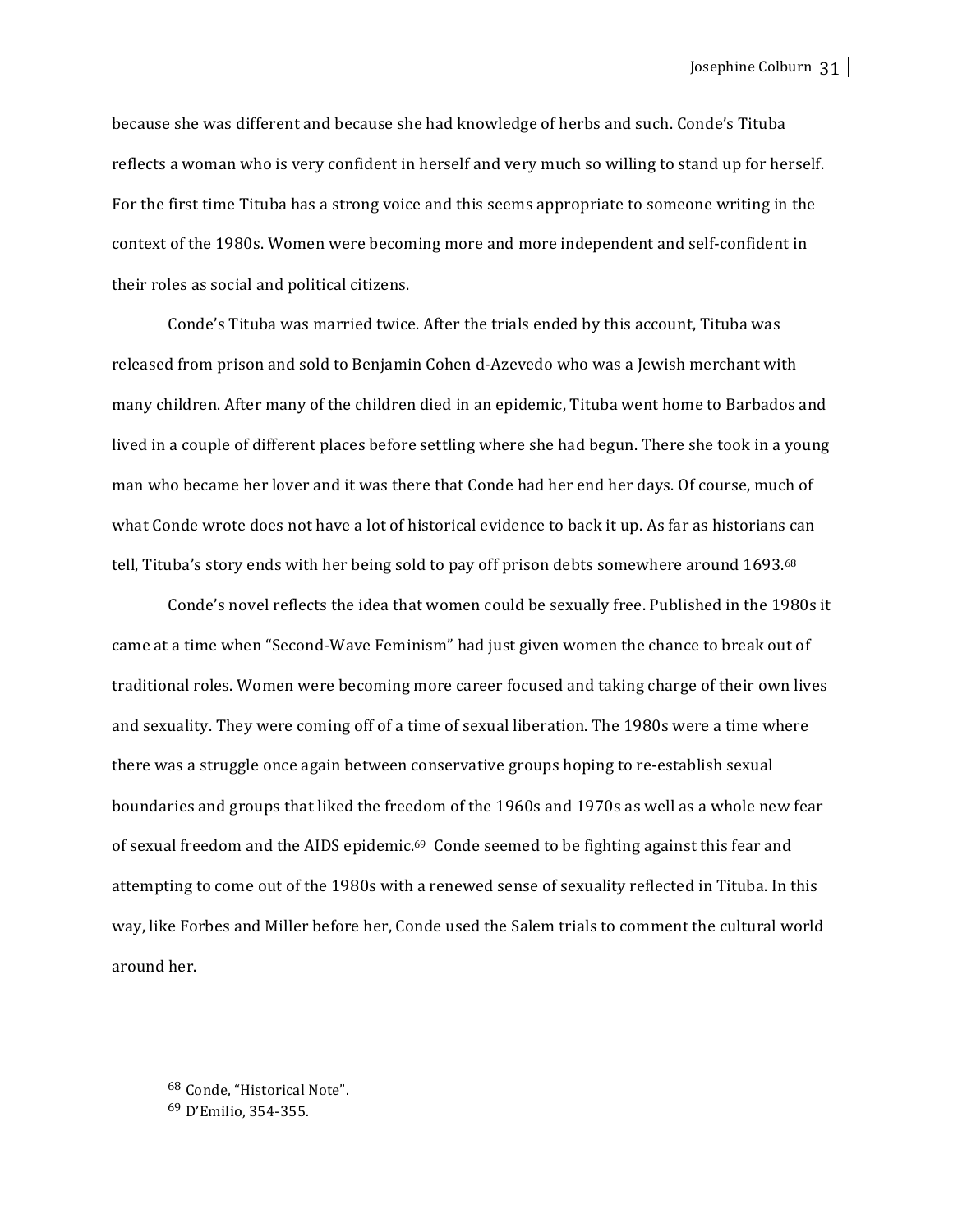In the vein of Conde, Porter and others, Bernard Rosenthal wrote an article in 1998, that challenged previous scholarship on Tituba. His article, ironically entitled "Tituba's Story" called into question many of the myths that seem to surround Tituba. Rosenthal, like Starkey and some of the other previous authors, was not afraid to root some of his argument in literary analysis. "...Tituba has a unique role in the literature about Salem, for her story has taken on nothing short of mythical dimensions." <sup>70</sup> This is true, as Hansen addressed in his critique of the change in portrayal of Tituba's race. This is also evident in the fact that there is a fictional work dedicated to telling a story of Tituba's life. Rosenthal specifically names Charles Upham and Elizabeth Gaskell as people who, in both the historical and literary sphere, respectively wrote of Tituba as a Negro without any real factual basis.

The authors discussed here all did comprehensive analyses of the Salem Witchcraft Trials. As the century went on, scholarship changed focus from being about the general ideologies surrounding the trials to looking at specific people. Each scholarly work went hand in hand with the literary works that were produced in that time frame. There has been a progression from asking general questions about the belief system surrounding the trials to asking more specific questions about the people involved. Yet, the questions that remains are; why are these trials of such interest? And why look at literary works?

By examining the scholarship that has been done on the Salem Witchcraft Trials in conjunction with the literary novels and plays that have been done on them, it is easier to see the connection between how the portrayal of the trials has changed over time. The study of the trials was done in multiple spheres, and only by looking through each of those spheres can people in general really understand the importance of them. The trials are important to study because they have been used as a way for people who are academics and people who are not to make sense of their own contemporary issues. Scholars from Kittredge to Orians all the way through to Porter,

<sup>&</sup>lt;sup>70</sup> Bernard Rosenthal. "Tituba's Story". *The New England Quarterly* 71, no. 2 (June 1998): 190.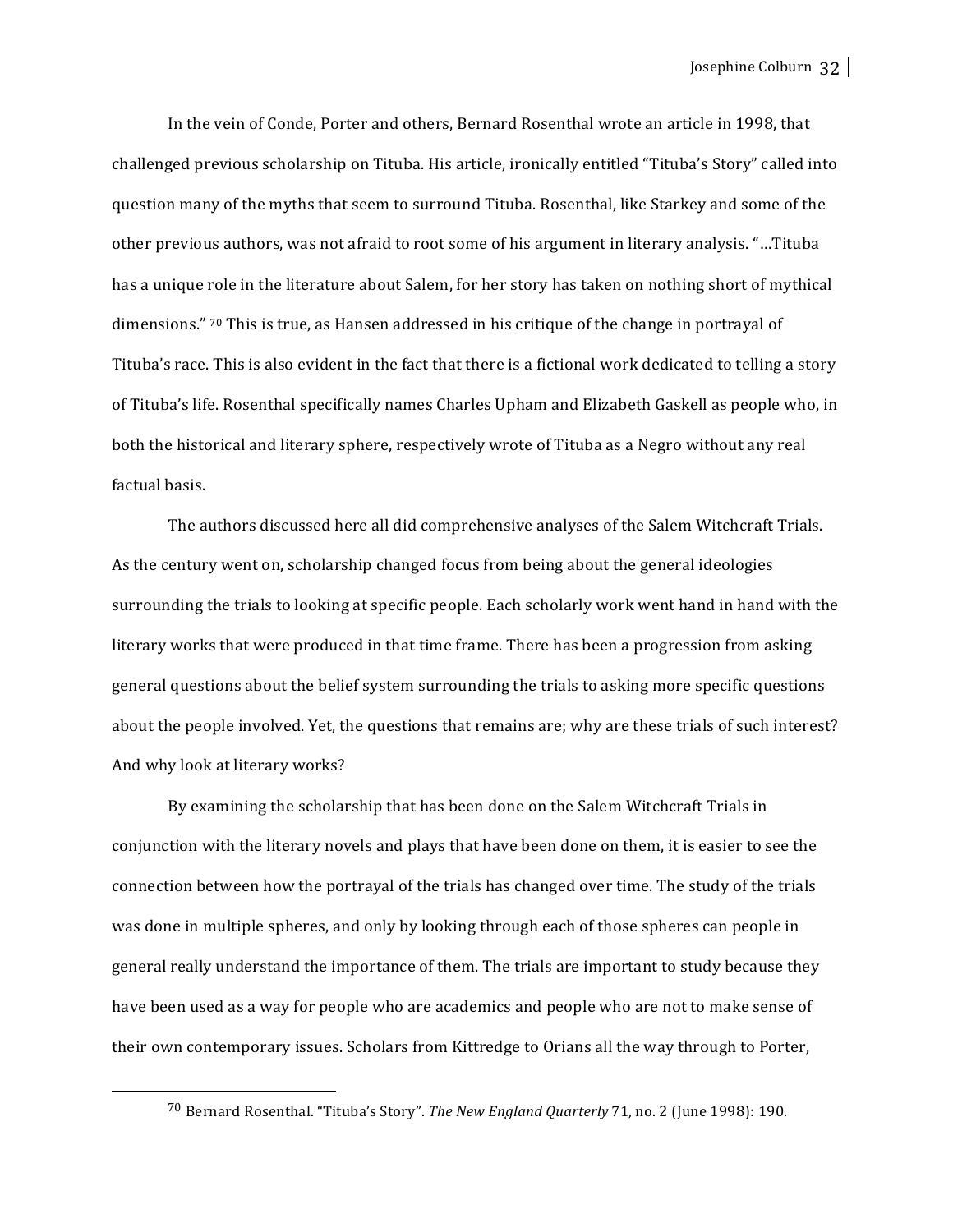Josephine Colburn 33

and Hansen, into the twenty-first century have continued to come back to the trials in part because the general population keeps coming back to them. People keep coming back to the trials because they are so mysterious. There is so little that in known absolutely about the trials. The mysteriousness allows people to bend the trials to get across a specific agenda. The trials have the potential to have so many political, social, religious and economic connotations applied to them that it makes them one event that people from multiple disciplines and backgrounds can relate to.

The public interest in the trials comes from popular culture works such as Forbes, Miller and Conde. Each of these authors used their own works to make a commentary on the issues that were going on at the time that they were writing. The popularity of their works is significant because it shows that the people also find the trials to be a good way to make sense of the tumultuous issues that have happened, particularly in the twentieth century. The present condition of an author's life and world affects what they write and study. They can project the issues of their world onto another one. The trials are an easy target because so much is unknown about them. Yet, there is also so much known. It seems like there are endless approaches to the trials, and that is what makes them so relatable to troubled times. As historians, it is important to take a comprehensive look at all of the things written on the trials because they each shape the collective knowledge that society has about the trials. From literary criticism to novels, to plays to historical articles; all help to influence what people know about the trials and how they use them to make sense of their own lives.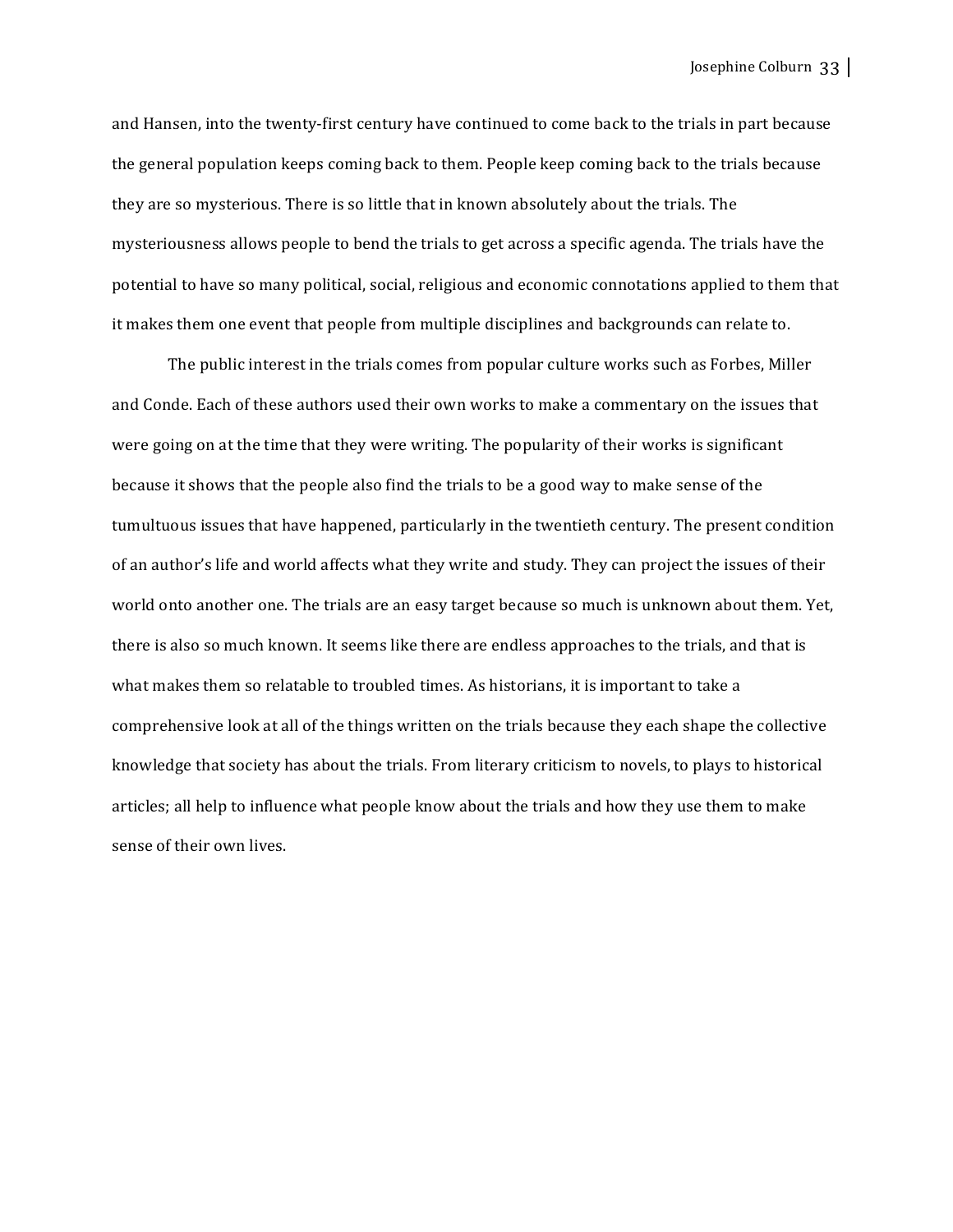## Works Cited

- Bigsby, Christopher. "Introduction." Introduction to *The Crucible*, by Arthur Miller. New York, NY: Penguin Books, 1996.
- Boyer, Paul S., and Stephen Nissenbaum. *Salem Possessed; the Social Origins of Witchcraft.* Cambridge, MA: Harvard University Press, 1974.
- Cherry, Fannye N. "The Sources of Hawthorne's "Young Goodman Brown"" *American Literature* 5, no. 4 (January 1934): 342-48.
- Condé, Maryse. *I, Tituba, Black Witch of Salem*. Charlottesville: University Press of Virginia, 1992.
- Davis, Richard Beale. "The Devil in Virginia in the Seventeenth Century." *The Virginia Magazine of History and Biography* 65, no. 2 (April 1957): 131-49.
- D'Emilio, John, and Estelle B. Freedman. *Intimate Matters: A History of Sexuality in America*. New York: Harper & Row, 1988.
- Demos, John. *A Little Commonwealth: Family Life in Plymouth Colony*. New York: Oxford University Press, 1970.
- Demos, John. "Underlying Themes in the Withcraft of Seventeenth-Century New England." The *American Historical Review* 75, no. 5 (June 1970): 1311-326.
- "Department of French and Romance Philology." Department of French and Romance Philology. Accessed June 01, 2012. http://www.columbia.edu/cu/french/department/fac\_bios/conde.htm.
- Fried, Richard M. ""What Do You Think of Female Chastity?" Disloyalty in American Politics." In *Nightmare in Red: The McCarthy Era in Perspective*, 59-86. New York: Oxford University Press, 1990.
- Hansen, Chadwick. "The Metamorphosis of Tituba, or Why American Intellectuals Can't Tell and Indian Witch from a Negro." *The New England Quarterly* 47, no. 1 (March 1974): 3-12.
- "Kenneth Wiggins Porter, Kansas Author, Sterling, Map of Kansas Literature." Kenneth Wiggins Porter, Kansas Author, Sterling, Map of Kansas Literature. 2012. Accessed June 01, 2012.